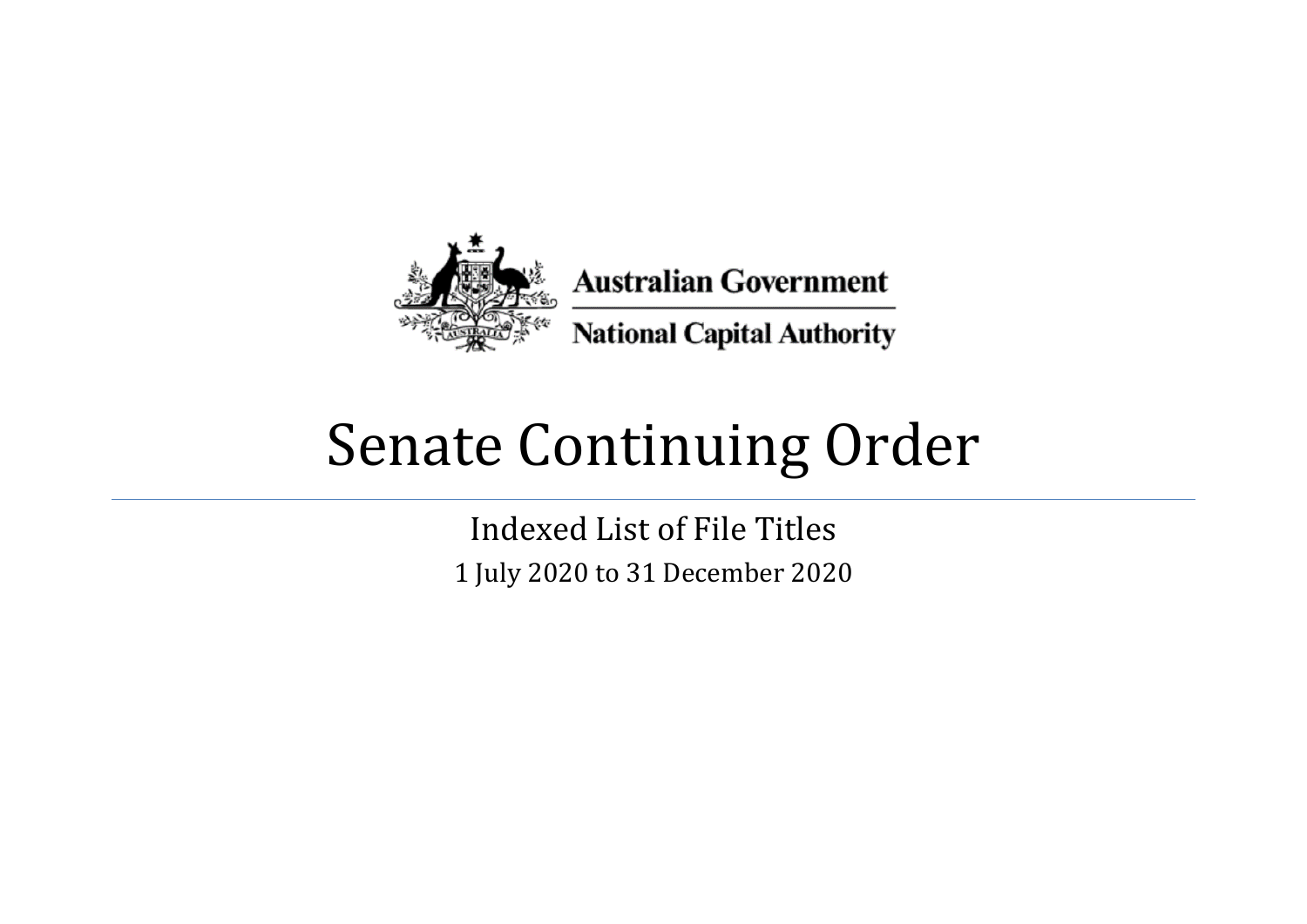|                      | <b>Chief Executive Office Branch</b>                                                                           |  |
|----------------------|----------------------------------------------------------------------------------------------------------------|--|
| <b>Record Number</b> | <b>File Title</b>                                                                                              |  |
| 19/352/03            | NATIONAL CAPITAL ESTATE RENEWAL AND MANAGEMENT - Events - Drive In Entertainment - Questacon Car Park Concerts |  |
| 19/351/04            | NATIONAL CAPITAL ESTATE RENEWAL AND MANAGEMENT - Events - Australian War Memorial Reopening 2020               |  |
| 19/352/04            | NATIONAL CAPITAL ESTATE RENEWAL AND MANAGEMENT - Events - Where Are You Now Festival 2020                      |  |
| 19/222/19            | PROPERTY MANAGEMENT - Routine Operational - Blundells: damp floor - slab building                              |  |
| 18/235/08            | NATIONAL CAPITAL ESTATE RENEWAL AND MANAGEMENT - Events - Wedding Project Wedding Fair 2019 Events             |  |
| 19/352/05            | NATIONAL CAPITAL ESTATE RENEWAL AND MANAGEMENT - Events - Kingston Physio 5km and 10km 2020                    |  |
| 19/354/02            | NATIONAL CAPITAL ESTATE RENEWAL AND MANAGEMENT - Events - Head of the Molonglo 2020                            |  |
| 20/286               | EXTERNAL RELATIONS - Participation - Joint Standing Committee - NCA Hearing - September, October 2020          |  |
| 19/352/06            | NATIONAL CAPITAL ESTATE RENEWAL AND MANAGEMENT - Events - NGA Satellite Selfie                                 |  |
| 20/292               | STRATEGIC MANAGEMENT - Operational - National Carillon Advisory Group                                          |  |
| 20/292/01            | ASSET MANAGEMENT - Routine Operational - Disposal of clavier                                                   |  |
| 20/293               | NATIONAL CAPITAL PROMOTIONS - Activity - ACT & Region Heritage Festival 2020 - 2021                            |  |
| 19/354/03            | NATIONAL CAPITAL ESTATE RENEWAL AND MANAGEMENT - Events - Contour 556 2020                                     |  |
| 19/347/19            | NATIONAL CAPITAL ESTATE RENEWAL AND MANAGEMENT - Events - Governor General - Blanket approval                  |  |
| 19/347/20            | NATIONAL CAPITAL ESTATE RENEWAL AND MANAGEMENT - Events - 460 Squadron BBQ approvals 2020                      |  |
| 19/347/21            | NATIONAL CAPITAL ESTATE RENEWAL AND MANAGEMENT - Events - Holi Mella 2020                                      |  |
| 19/347/22            | NATIONAL CAPITAL ESTATE RENEWAL AND MANAGEMENT - Events - City Renewal - Enlighten in the City 2020            |  |
| 19/347/23            | NATIONAL CAPITAL ESTATE RENEWAL AND MANAGEMENT - Events - Memory Walk & Jog 2020                               |  |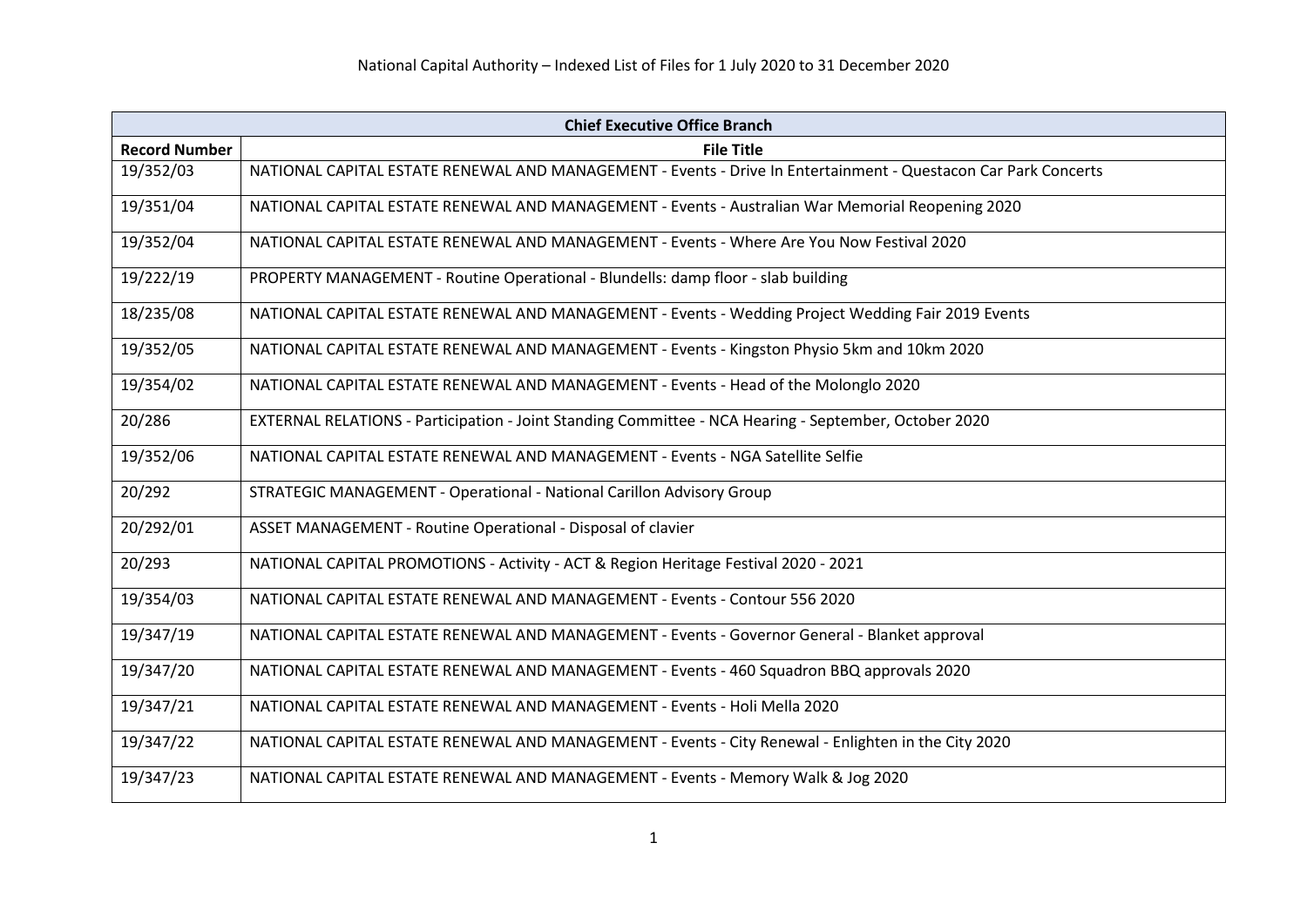| <b>Chief Executive Office Branch</b> |                                                                                                                                   |
|--------------------------------------|-----------------------------------------------------------------------------------------------------------------------------------|
| <b>Record Number</b>                 | <b>File Title</b>                                                                                                                 |
| 19/346/26                            | NATIONAL CAPITAL ESTATE RENEWAL AND MANAGEMENT - Events - Peacekeeping in Rwanda and Operation Hammersly National service<br>2020 |
| 19/346/27                            | NATIONAL CAPITAL ESTATE RENEWAL AND MANAGEMENT - Events - Peoples Climate Change Assembly                                         |
| 19/346/28                            | NATIONAL CAPITAL ESTATE RENEWAL AND MANAGEMENT - Events - Federation Guard Blanket                                                |
| 18/133/32                            | NATIONAL CAPITAL ESTATE RENEWAL AND MANAGEMENT - Events - Dragon Boats ACT 19/20 Season                                           |
| 19/513/04                            | NATIONAL CAPITAL ESTATE RENEWAL AND MANAGEMENT - Events - Clayridge Honey - Floriade 2020                                         |
| 19/354/04                            | NATIONAL CAPITAL ESTATE RENEWAL AND MANAGEMENT - Events - Dragon Boat ACT 2020-2021 Regatta Series                                |
| 19/353/02                            | NATIONAL CAPITAL ESTATE RENEWAL AND MANAGEMENT - Events - Wall to Wall Remembrance Day 2020                                       |
| 19/353/03                            | NATIONAL CAPITAL ESTATE RENEWAL AND MANAGEMENT - Events - Col Panton Memorial Marathon 2020                                       |
| 19/353/04                            | NATIONAL CAPITAL ESTATE RENEWAL AND MANAGEMENT - Events - Forum: Kings Park Improvement Strategy Concept Plan 2020                |
| 19/354/05                            | NATIONAL CAPITAL ESTATE RENEWAL AND MANAGEMENT - Events - Canoes, Champagne and Canapes - Canberra 2020                           |
| 20/318                               | EXTERNAL RELATIONS - Participation - Senate Estimates Hearings - October 2020                                                     |
| 19/355/03                            | NATIONAL CAPITAL ESTATE RENEWAL AND MANAGEMENT - Events - Charity Challenge Barbecue 2020 (***)                                   |
| 20/323                               | EXTERNAL RELATIONS - Routine Operational - Little Griffins 2020                                                                   |
| 20/323/01                            | EXTERNAL RELATIONS - Routine Operational - Little Griffins April National Carillon                                                |
| 20/323/02                            | <b>EXTERNAL RELATIONS - Routine Operational - Little Griffins May Trees</b>                                                       |
| 19/353/05                            | NATIONAL CAPITAL ESTATE RENEWAL AND MANAGEMENT - Events - National Police Remembrance Day 2020                                    |
| 19/353/06                            | NATIONAL CAPITAL ESTATE RENEWAL AND MANAGEMENT - Events - 1 Radio Works Approval Road Sign Signage 2020                           |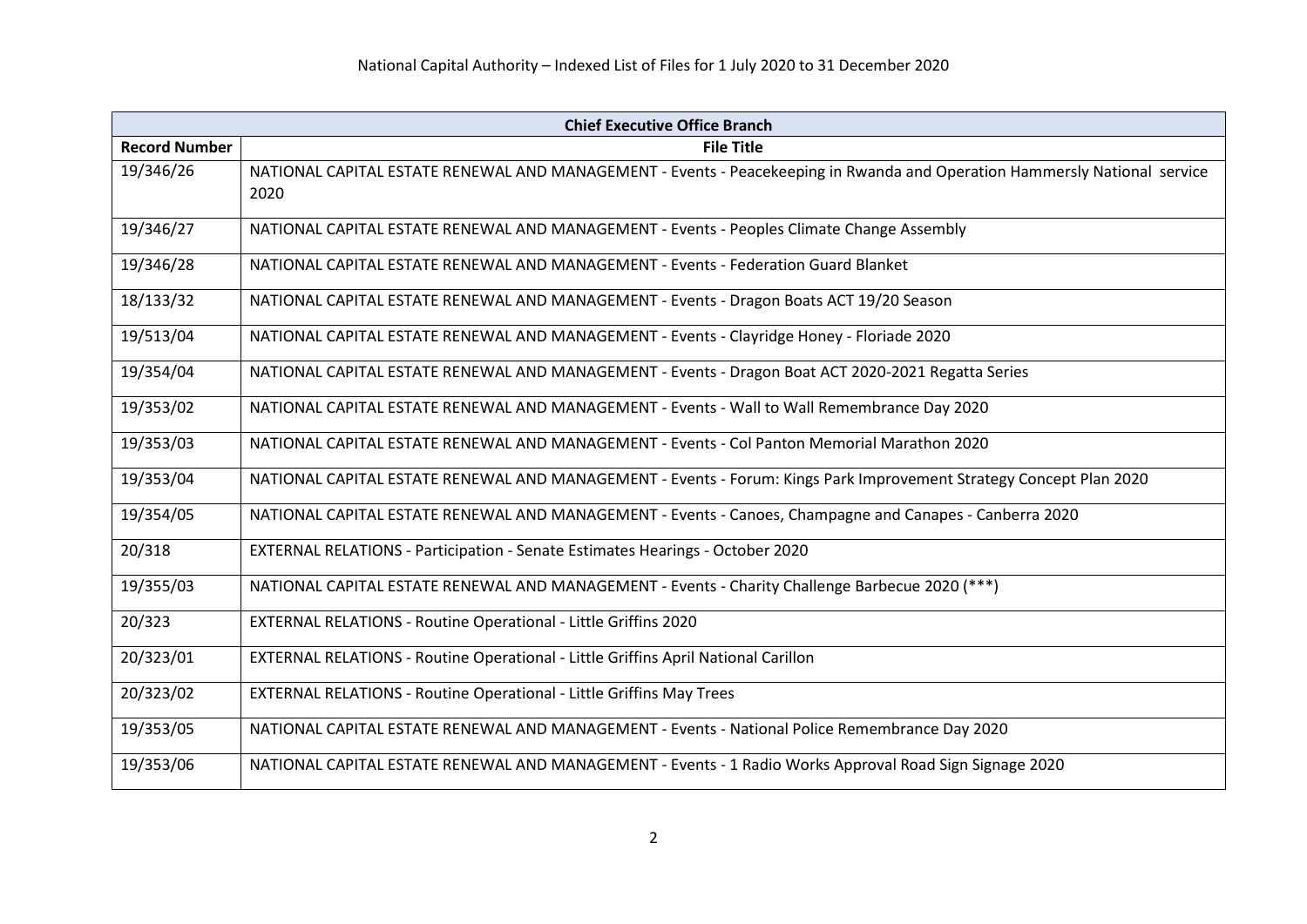| <b>Chief Executive Office Branch</b> |                                                                                                                       |
|--------------------------------------|-----------------------------------------------------------------------------------------------------------------------|
| <b>Record Number</b>                 | <b>File Title</b>                                                                                                     |
| 19/353/07                            | NATIONAL CAPITAL ESTATE RENEWAL AND MANAGEMENT - Events - Tuff Nutterz 2020                                           |
| 19/354/06                            | NATIONAL CAPITAL ESTATE RENEWAL AND MANAGEMENT - Events - Disher Cup 2020                                             |
| 19/355/04                            | NATIONAL CAPITAL ESTATE RENEWAL AND MANAGEMENT - Events - NAIDOC Week Carillon Projections 2020                       |
| 20/132/01                            | NATIONAL CAPITAL ESTATE RENEWAL AND MANAGEMENT - Events - *** - After Wedding Breakfast   Lennox Gardens              |
| 20/375                               | STRATEGIC MANAGEMENT - Legislation - APS Christmas Parties 2020 - Covid Safe Documentation                            |
| 19/355/05                            | NATIONAL CAPITAL ESTATE RENEWAL AND MANAGEMENT - Events - Rowing ACT Regattas 2020-2021                               |
| 20/132/02                            | NATIONAL CAPITAL ESTATE RENEWAL AND MANAGEMENT - Events - Zaccaria Concerts - Summersalt 2021                         |
| 20/102/02                            | STRATEGIC MANAGEMENT - Agency - NCA 2019-20 Annual Report - Ministerial and Parliamentary Processes                   |
| 19/355/06                            | NATIONAL CAPITAL ESTATE RENEWAL AND MANAGEMENT - Events - Sri Chinmoy National Capital Swim 2020                      |
| 19/355/07                            | NATIONAL CAPITAL ESTATE RENEWAL AND MANAGEMENT - Events - Design Canberra 2020                                        |
| 19/355/08                            | NATIONAL CAPITAL ESTATE RENEWAL AND MANAGEMENT - Events - Sri Chinmoy Triple Triathlon 2020                           |
| 20/410                               | PROCUREMENT - Routine - Carillonist Services - Administration 2020/21                                                 |
| 20/413                               | ESTABLISHMENT - Operational - Blundells Cottage - displays and interpretation                                         |
| 19/355/09                            | NATIONAL CAPITAL ESTATE RENEWAL AND MANAGEMENT - Events - Blamey Square Robotics Demonstration 2020                   |
| 19/356/02                            | NATIONAL CAPITAL ESTATE RENEWAL AND MANAGEMENT - Events - Nara Peace Bell Christmas Party 2020                        |
| 20/131/01                            | NATIONAL CAPITAL ESTATE RENEWAL AND MANAGEMENT - Events - Carillon Projections - Australia Day 2021                   |
| 19/355/10                            | NATIONAL CAPITAL ESTATE RENEWAL AND MANAGEMENT - Events - Can Give Day Walk 2020                                      |
| 19/356/03                            | NATIONAL CAPITAL ESTATE RENEWAL AND MANAGEMENT - Events - Australian Federation Guard Photo Shoot - Rond Terrace 2020 |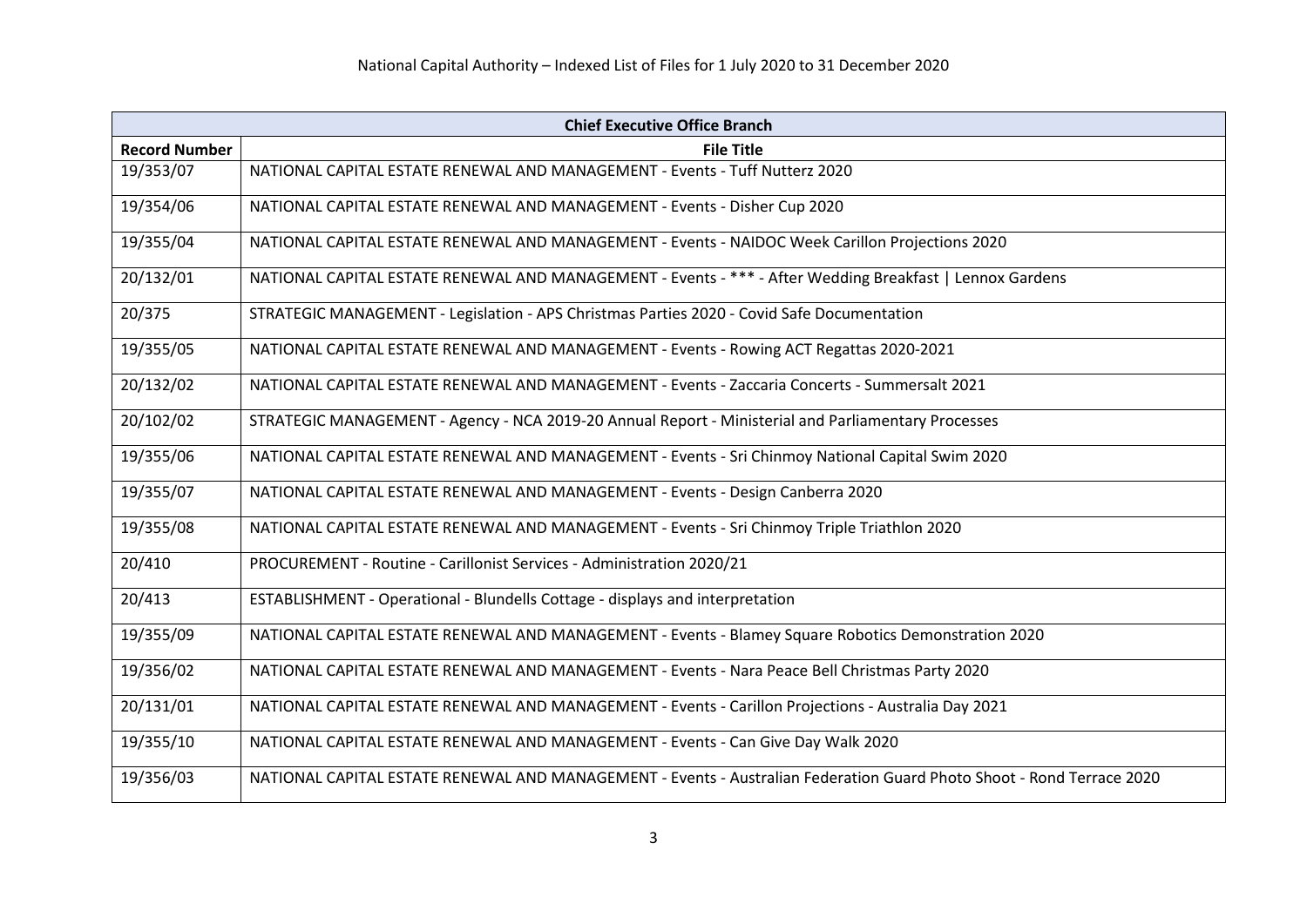| <b>Chief Executive Office Branch</b> |                                                                                                                                 |
|--------------------------------------|---------------------------------------------------------------------------------------------------------------------------------|
| <b>Record Number</b>                 | <b>File Title</b>                                                                                                               |
| 19/356/04                            | NATIONAL CAPITAL ESTATE RENEWAL AND MANAGEMENT - Events - Carols By Candlelight 2020                                            |
| 20/419                               | NATIONAL CAPITAL ESTATE RENEWAL AND MANAGEMENT - Significant Records - Australia Day Flag Raising and Citizenship Ceremony 2021 |
| 19/355/11                            | NATIONAL CAPITAL ESTATE RENEWAL AND MANAGEMENT - Events - 24 Hour Paddle Challenge 2020                                         |
| 20/133/01                            | NATIONAL CAPITAL ESTATE RENEWAL AND MANAGEMENT - Events - RAAF Commemoration - Hire of NCE for Stakeholder Consultation<br>2021 |
| 20/430                               | NATIONAL CAPITAL ESTATE RENEWAL AND MANAGEMENT - Significant Records - Australia Day 2021 - KICKS ENTERTAINMENT                 |
| 20/133/02                            | NATIONAL CAPITAL ESTATE RENEWAL AND MANAGEMENT - Events - Frontier Touring - Concert at Stage 88 - March 2021                   |
| 19/356/05                            | NATIONAL CAPITAL ESTATE RENEWAL AND MANAGEMENT - Events - Berima Primary School Photo - 2020                                    |
| 20/133/03                            | NATIONAL CAPITAL ESTATE RENEWAL AND MANAGEMENT - Events - MS Walk, Run and Roll 2021                                            |
| 19/356/06                            | NATIONAL CAPITAL ESTATE RENEWAL AND MANAGEMENT - Events - Chanuka 2020                                                          |
| 19/356/07                            | NATIONAL CAPITAL ESTATE RENEWAL AND MANAGEMENT - Events - Christmas Party - Ozone and air quality 2020                          |
| 20/323/03                            | EXTERNAL RELATIONS - Routine Operational - Little Griffins - Bridges - June 2020                                                |
| 19/356/08                            | NATIONAL CAPITAL ESTATE RENEWAL AND MANAGEMENT - Events - New Years Eve In The City 2020                                        |
| 20/430/01                            | NATIONAL CAPITAL ESTATE RENEWAL AND MANAGEMENT - Events - Approvals - Lakenda Events Australia Day 2021                         |
| 20/132/03                            | NATIONAL CAPITAL ESTATE RENEWAL AND MANAGEMENT - Events - Sri Chinmoy Lakes Swim 2021                                           |
| 20/323/04                            | EXTERNAL RELATIONS - Routine Operational - Little Griffins - Bogong Moths - July 2020                                           |
| 20/323/05                            | EXTERNAL RELATIONS - Routine Operational - Little Griffins - Bikes and Boats - August 2020                                      |
| 20/323/06                            | EXTERNAL RELATIONS - Routine Operational - Little Griffins - Swans of Lake Burley Griffin - September 2020                      |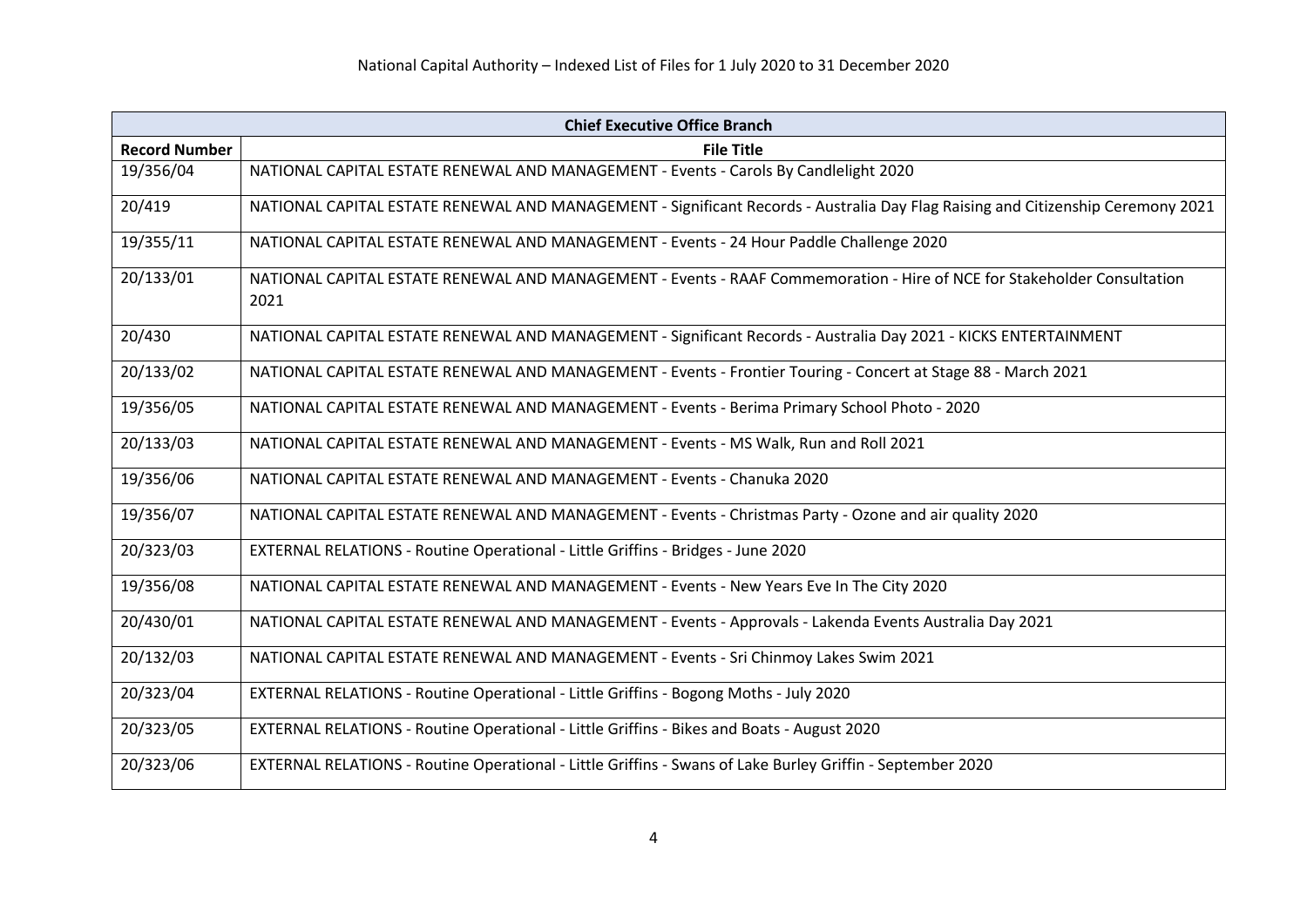| <b>Chief Executive Office Branch</b> |                                                                                                                                            |
|--------------------------------------|--------------------------------------------------------------------------------------------------------------------------------------------|
| <b>Record Number</b>                 | <b>File Title</b>                                                                                                                          |
| 20/323/07                            | EXTERNAL RELATIONS - Routine Operational - Little Griffins - Roses of Old Parliament House Gardens - October 2020                          |
| 20/323/08                            | EXTERNAL RELATIONS - Routine Operational - Little Griffins - Picnic in Commonwealth Park - November 2020                                   |
| 20/323/09                            | EXTERNAL RELATIONS - Routine Operational - Little Griffins - International Flag Display - January 2021                                     |
| 20/133/04                            | NATIONAL CAPITAL ESTATE RENEWAL AND MANAGEMENT - Events - RAAF Centenary of Airforce 2021 Events                                           |
|                                      | <b>Operations Branch</b>                                                                                                                   |
| 20/191                               | NATIONAL CAPITAL ESTATE RENEWAL AND MANAGEMENT - Routine Administration - Lake User Group (LUG) - 2020/21                                  |
| 20/191/01                            | NATIONAL CAPITAL ESTATE RENEWAL AND MANAGEMENT - Routine Administration - Lake User Group LUG 2020/21 - Agenda, minutes and<br>newsletters |
| 20/191/02                            | NATIONAL CAPITAL ESTATE RENEWAL AND MANAGEMENT - Routine Administration - Lake User Group LUG 2020/21 - Maintenance<br>requests            |
| 20/191/03                            | NATIONAL CAPITAL ESTATE RENEWAL AND MANAGEMENT - Routine Administration - Lake User Group LUG 2020/21 - Notifications                      |
| P20/225                              | NATIONAL CAPITAL ESTATE RENEWAL AND MANAGEMENT - Routine Administration - ANZAC Parade Landscape and Memorial Signs<br>Refurbishment 2020  |
| 20/127/02                            | NATIONAL CAPITAL ESTATE RENEWAL AND MANAGEMENT - Routine Administration - Installation of Additional Seating at Rose Gardens               |
| 20/127/03                            | NATIONAL CAPITAL ESTATE RENEWAL AND MANAGEMENT - Routine Administration - Canadian Flag Pole                                               |
| 20/235/02                            | NATIONAL CAPITAL ESTATE RENEWAL AND MANAGEMENT - Routine Administration - Turf and Irrigation Upgrades 2020-2021                           |
| 20/235/03                            | NATIONAL CAPITAL ESTATE RENEWAL AND MANAGEMENT - Routine Administration - Anzac Parade Landscape and Memorial Upgrades<br>2020-2021        |
| 20/235/04                            | NATIONAL CAPITAL ESTATE RENEWAL AND MANAGEMENT - Routine Administration - Stirling Park Re-Vegetation Administered Capital<br>Works        |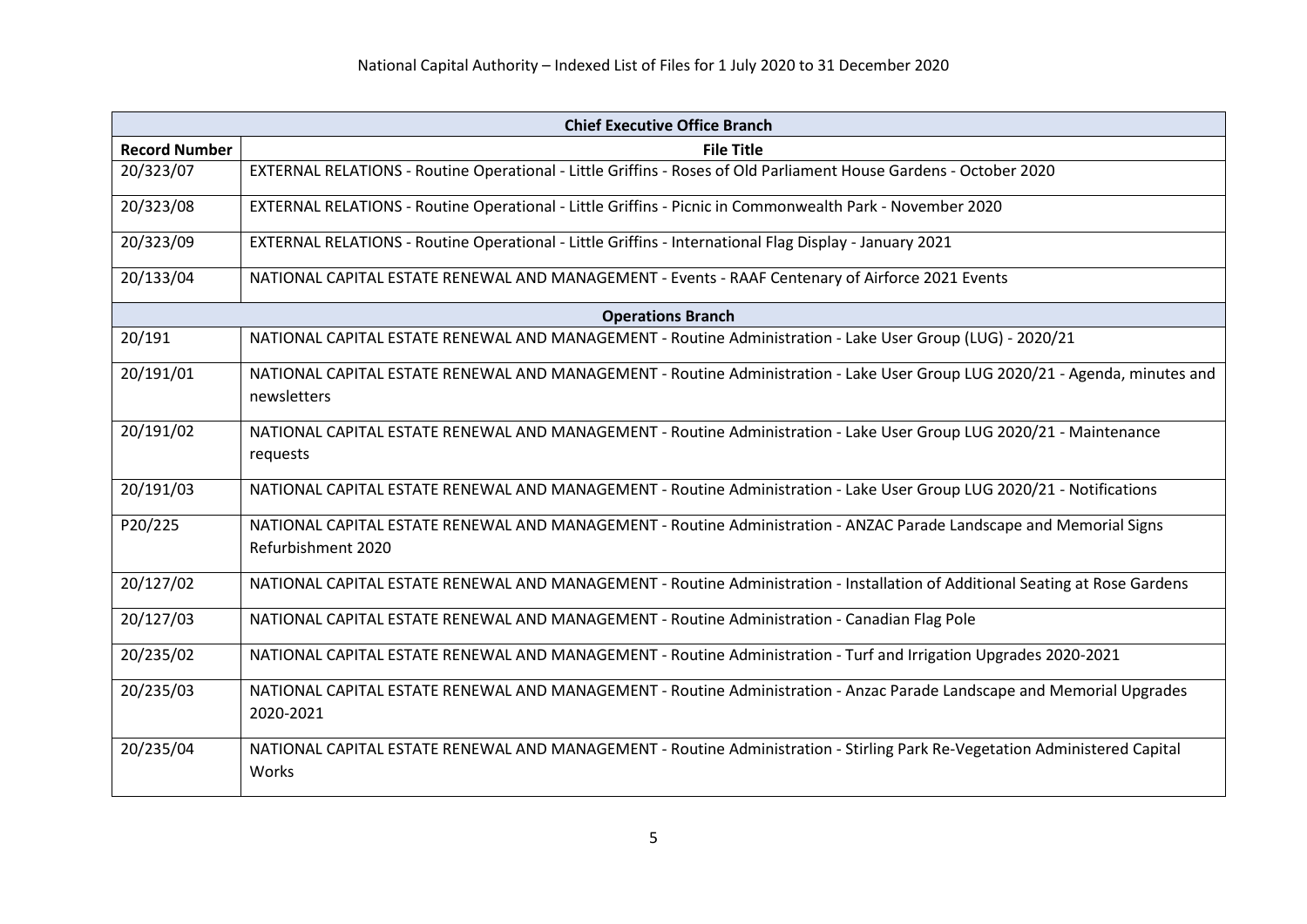|                      | <b>Operations Branch</b>                                                                                                                                                   |  |
|----------------------|----------------------------------------------------------------------------------------------------------------------------------------------------------------------------|--|
| <b>Record Number</b> | <b>File Title</b>                                                                                                                                                          |  |
| P20/618/03           | NATIONAL CAPITAL ESTATE RENEWAL AND MANAGEMENT - Routine Administration - Scrivener Dam Master Survey Point<br>protection/bollards                                         |  |
| 20/127/04            | NATIONAL CAPITAL ESTATE RENEWAL AND MANAGEMENT - Routine Administration - Regatta Point Roof Replacement                                                                   |  |
| P20/799              | NATIONAL CAPITAL ESTATE RENEWAL AND MANAGEMENT - Significant Records - Canadian Flagpole Restoration Project                                                               |  |
| A20/041              | NATIONAL CAPITAL ESTATE RENEWAL AND MANAGEMENT - Significant Records - Canadian Flagpole Restoration Project - Engineering<br>Services                                     |  |
| P20/804/01           | NATIONAL CAPITAL ESTATE RENEWAL AND MANAGEMENT - Routine Administration - 2020/21 - Jetties - Yarralumla West                                                              |  |
| A20/043              | NATIONAL CAPITAL ESTATE RENEWAL AND MANAGEMENT - Significant Records - Canadian Flagpole Restoration Project - Environmental<br>Services                                   |  |
| A20/044              | NATIONAL CAPITAL ESTATE RENEWAL AND MANAGEMENT - Significant Records - Canadian Flagpole Restoration Project - Specialist<br>Services                                      |  |
| A20/045              | NATIONAL CAPITAL ESTATE RENEWAL AND MANAGEMENT - Significant Records - Canadian Flagpole Restoration Project - Water Transport                                             |  |
| P20/770/03           | NATIONAL CAPITAL ESTATE RENEWAL AND MANAGEMENT - Routine Administration - NMA Carpark Extension Works - BGIS PM Documents                                                  |  |
| P20/809              | NATIONAL CAPITAL ESTATE RENEWAL AND MANAGEMENT - Routine Administration - NCA Accommodation at H Block - Capital Works                                                     |  |
| 20/275/04            | LEGAL SERVICES - Routine Operational - MOU between *** and NCA for car park enforcement arrangements                                                                       |  |
| 17/126/18            | NATIONAL CAPITAL ESTATE RENEWAL AND MANAGEMENT - Routine Administration - Lake Burley Griffin Water Quality Sampling and<br>Analysis - ALS - Visual Inspections 2020/21 FY |  |
| P20/761/01           | NATIONAL CAPITAL ESTATE RENEWAL AND MANAGEMENT - Routine Administration - Royal Australian Navy Memorial upgrade -<br>Background                                           |  |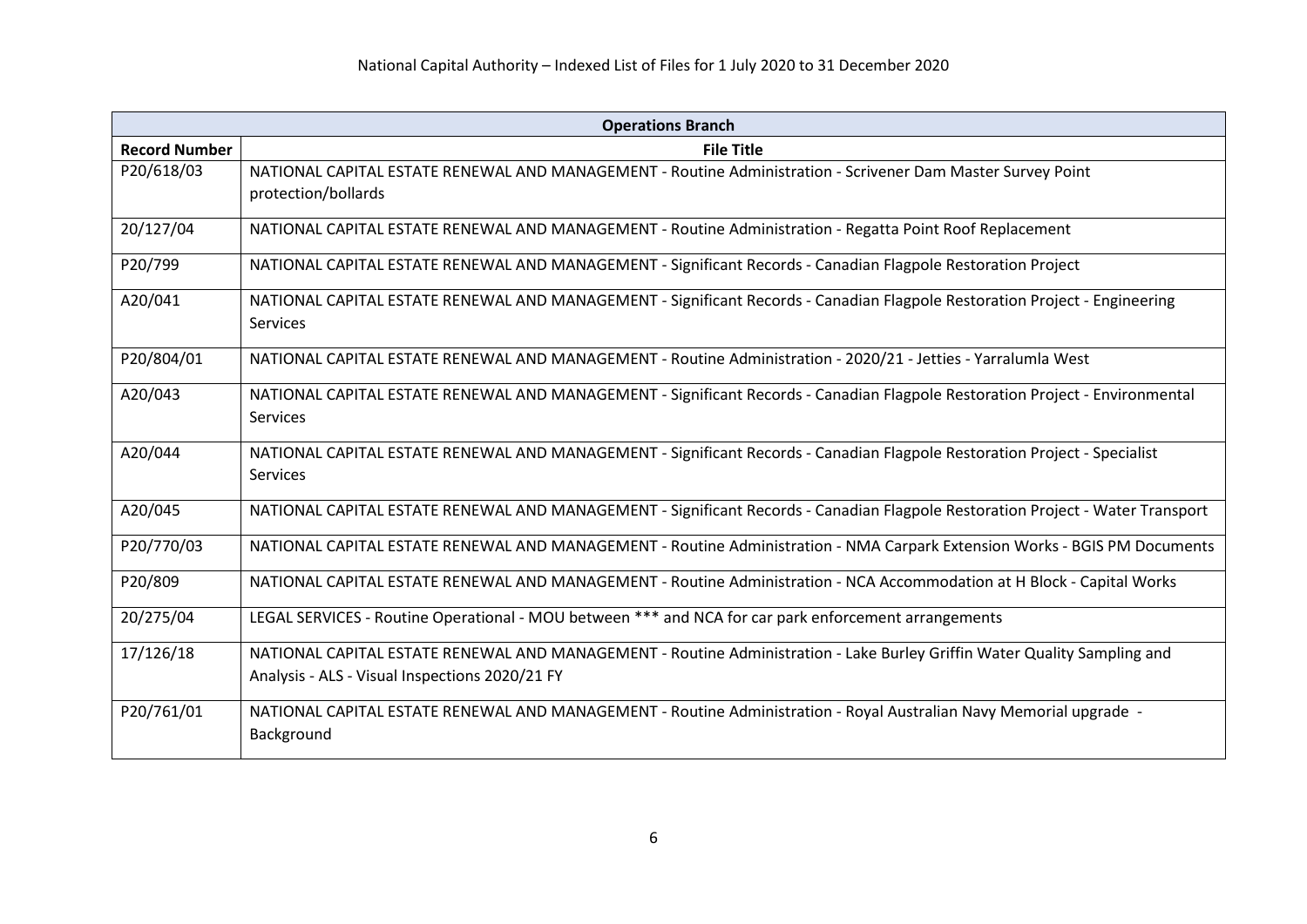|                      | <b>Operations Branch</b>                                                                                                    |  |
|----------------------|-----------------------------------------------------------------------------------------------------------------------------|--|
| <b>Record Number</b> | <b>File Title</b>                                                                                                           |  |
| P20/761/02           | NATIONAL CAPITAL ESTATE RENEWAL AND MANAGEMENT - Routine Administration - Royal Australian Navy Memorial upgrade -          |  |
|                      | Procurement and Project Plan                                                                                                |  |
| P20/761/03           | NATIONAL CAPITAL ESTATE RENEWAL AND MANAGEMENT - Routine Administration - Royal Australian Navy Memorial upgrade - Concept  |  |
|                      | Design, Design Development and Documentation                                                                                |  |
| P20/618/04           | NATIONAL CAPITAL ESTATE RENEWAL AND MANAGEMENT - Routine Administration - Scrivener Dam Groundwater investigations          |  |
| 20/280               | NATIONAL CAPITAL ESTATE RENEWAL AND MANAGEMENT - Routine Administration - Playground Level 3 Comprehensive Inspections 2020 |  |
| 20/281               | NATIONAL CAPITAL ESTATE RENEWAL AND MANAGEMENT - Routine Administration - Lake Burley Griffin 2020/21 Recreational Season   |  |
| P20/807/01           | NATIONAL CAPITAL ESTATE RENEWAL AND MANAGEMENT - Routine Administration - 2020/21 - Lake and Dam Infrastructure Project -   |  |
|                      | Planning                                                                                                                    |  |
| P20/751              | NATIONAL CAPITAL ESTATE RENEWAL AND MANAGEMENT - Routine Administration - Acton Peninsular Lighting Construction Works      |  |
| 20/301               | NATIONAL CAPITAL ESTATE RENEWAL AND MANAGEMENT - Routine Administration - Memorial Stakeholder Engagement with Open Space   |  |
|                      | Team                                                                                                                        |  |
| 20/301/01            | NATIONAL CAPITAL ESTATE RENEWAL AND MANAGEMENT - Routine Administration - Royal Australian Artillery Memorial Campbell -    |  |
|                      | Stakeholder correspondence                                                                                                  |  |
| 20/319               | NATIONAL CAPITAL ESTATE RENEWAL AND MANAGEMENT - Routine Administration - Iskia Constitution Ave Verge Trees - Planting and |  |
|                      | Consolidation                                                                                                               |  |
| P20/761/04           | NATIONAL CAPITAL ESTATE RENEWAL AND MANAGEMENT - Significant Records - Royal Australian Navy Memorial Upgrade - Internal    |  |
|                      | Stakeholder Liaison                                                                                                         |  |
| P20/761/05           | NATIONAL CAPITAL ESTATE RENEWAL AND MANAGEMENT - Significant Records - Royal Australian Navy Memorial Upgrade - External    |  |
|                      | Stakeholder Liaison                                                                                                         |  |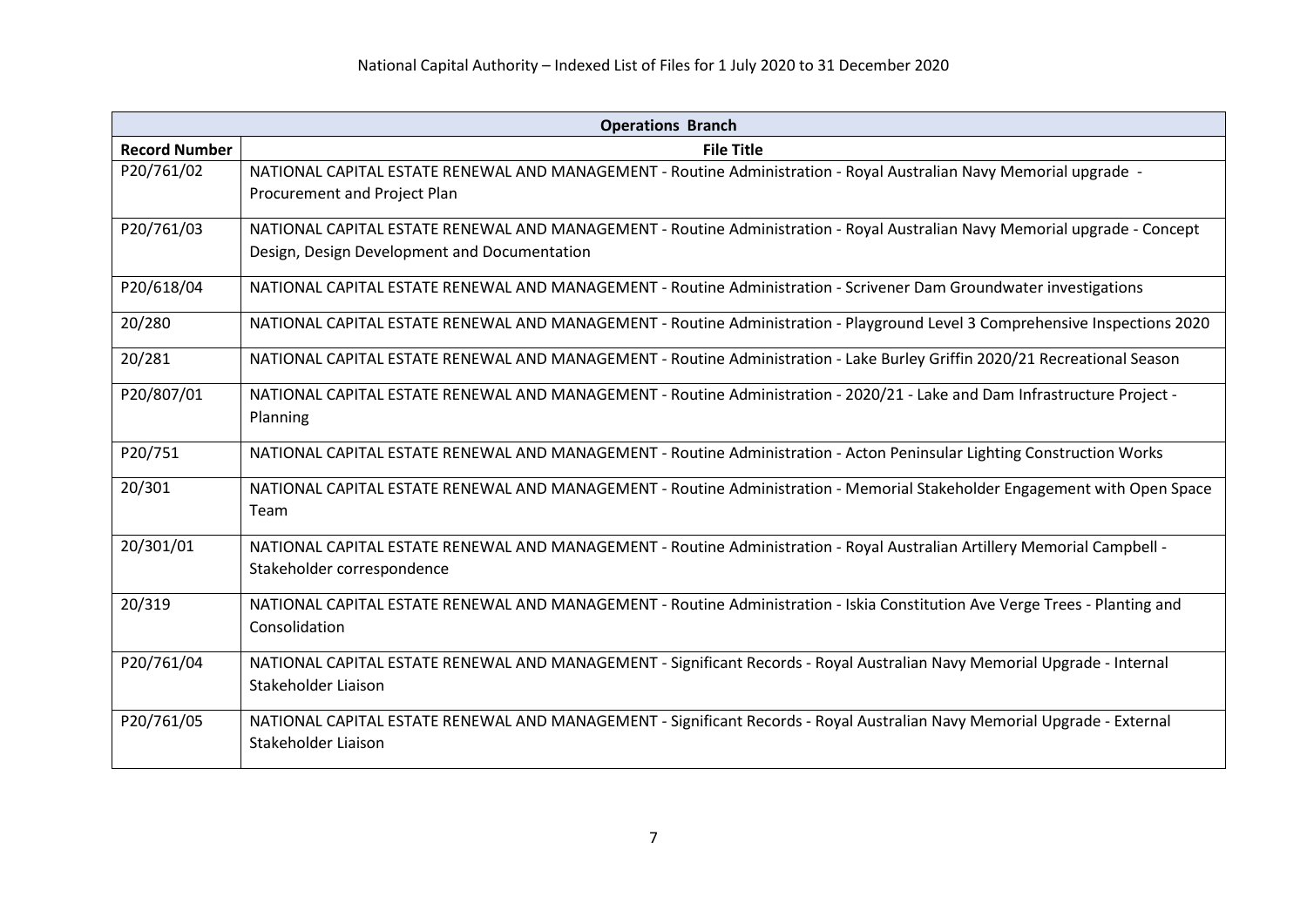| <b>Operations Branch</b> |                                                                                                                                           |
|--------------------------|-------------------------------------------------------------------------------------------------------------------------------------------|
| <b>Record Number</b>     | <b>File Title</b>                                                                                                                         |
| P20/761/06               | NATIONAL CAPITAL ESTATE RENEWAL AND MANAGEMENT - Significant Records - Royal Australian Navy Memorial Upgrade - Statutory<br>Approvals    |
| P20/761/07               | NATIONAL CAPITAL ESTATE RENEWAL AND MANAGEMENT - Significant Records - Royal Australian Navy Memorial Upgrade - Consultant<br>Liaison     |
| P20/761/08               | NATIONAL CAPITAL ESTATE RENEWAL AND MANAGEMENT - Significant Records - Royal Australian Navy Memorial Upgrade - Contractor<br>Liaison     |
| P20/761/09               | NATIONAL CAPITAL ESTATE RENEWAL AND MANAGEMENT - Significant Records - Royal Australian Navy Memorial Upgrade - Finance                   |
| P20/761/10               | NATIONAL CAPITAL ESTATE RENEWAL AND MANAGEMENT - Significant Records - Royal Australian Navy Memorial Upgrade - Media &<br>Communications |
| P20/761/11               | NATIONAL CAPITAL ESTATE RENEWAL AND MANAGEMENT - Significant Records - Royal Australian Navy Memorial Upgrade - Program &<br>Reporting    |
| P20/761/12               | NATIONAL CAPITAL ESTATE RENEWAL AND MANAGEMENT - Significant Records - Royal Australian Navy Memorial Upgrade - Legal Advice              |
| P20/761/13               | NATIONAL CAPITAL ESTATE RENEWAL AND MANAGEMENT - Significant Records - Royal Australian Navy Memorial Upgrade - Handover                  |
| A20/049                  | NATIONAL CAPITAL ESTATE RENEWAL AND MANAGEMENT - Significant Records - Royal Australian Navy Memorial Upgrade - Consultant                |
| A20/050                  | NATIONAL CAPITAL ESTATE RENEWAL AND MANAGEMENT - Significant Records - Royal Australian Navy Memorial Upgrade - Contractor                |
| P19/733/04               | NATIONAL CAPITAL MAINTENANCE - Activity - Lodge Park Lighting WAE                                                                         |
| 20/331                   | NATIONAL CAPITAL ESTATE RENEWAL AND MANAGEMENT - Significant Records - Scrivener Dam daily operations log no. 1 - 1964                    |
| 20/332                   | NATIONAL CAPITAL ESTATE RENEWAL AND MANAGEMENT - Significant Records - Scrivener Dam daily operations log no. 2 - 1965                    |
| 20/333                   | NATIONAL CAPITAL ESTATE RENEWAL AND MANAGEMENT - Significant Records - Scrivener Dam daily operations log no. 3 - 1966                    |
| 20/334                   | NATIONAL CAPITAL ESTATE RENEWAL AND MANAGEMENT - Significant Records - Scrivener Dam daily operations log no. 4 - 1967                    |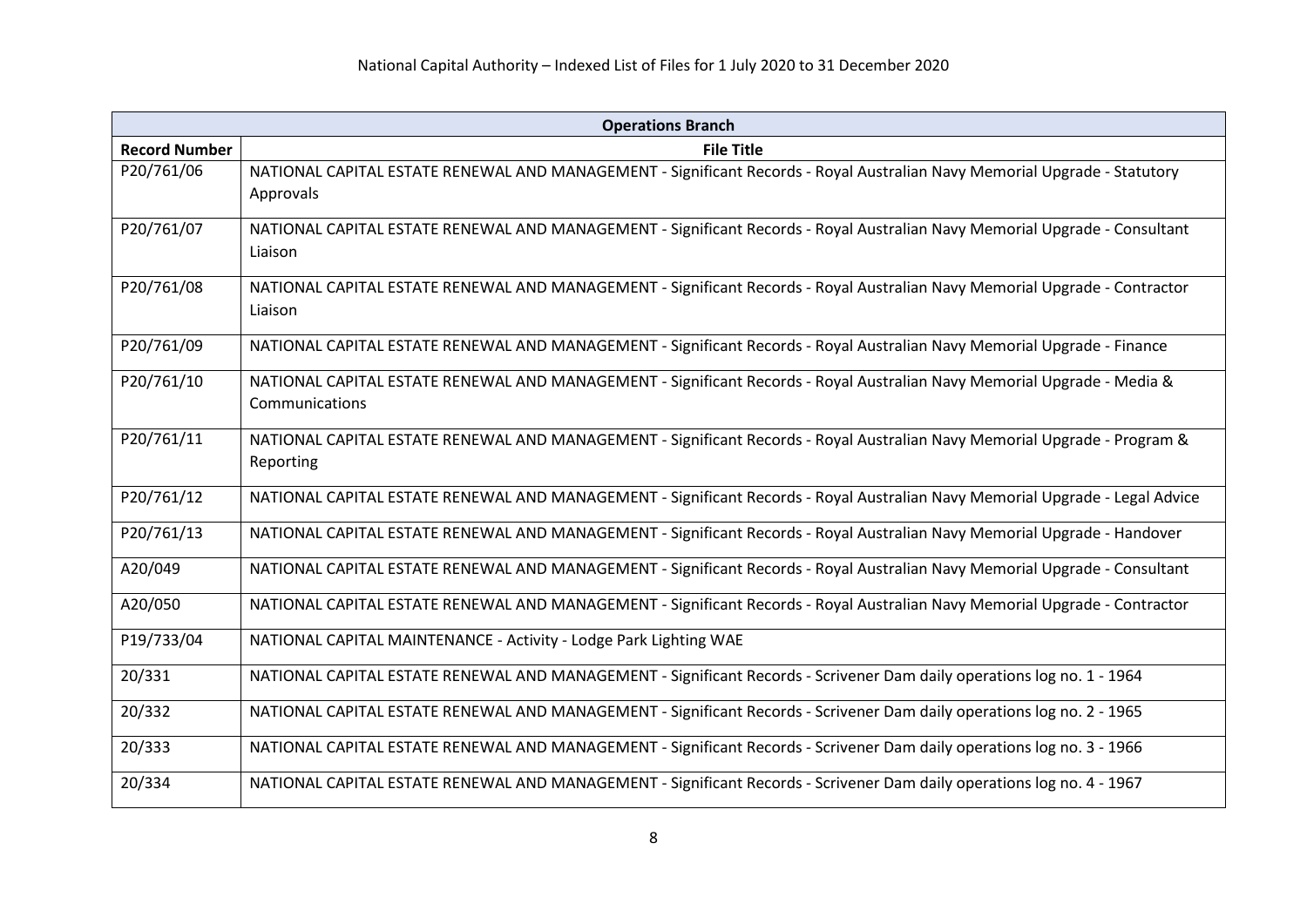| <b>Operations Branch</b> |                                                                                                                         |
|--------------------------|-------------------------------------------------------------------------------------------------------------------------|
| <b>Record Number</b>     | <b>File Title</b>                                                                                                       |
| 20/335                   | NATIONAL CAPITAL ESTATE RENEWAL AND MANAGEMENT - Significant Records - Scrivener Dam daily operations log No. 5 - 1968  |
| 20/336                   | NATIONAL CAPITAL ESTATE RENEWAL AND MANAGEMENT - Significant Records - Scrivener Dam daily operations log no. 6 - 1969  |
| 20/337                   | NATIONAL CAPITAL ESTATE RENEWAL AND MANAGEMENT - Significant Records - Scrivener Dam daily operations log no. 7 - 1970  |
| 20/338                   | NATIONAL CAPITAL ESTATE RENEWAL AND MANAGEMENT - Significant Records - Scrivener Dam daily operations log no. 8 - 1971  |
| 20/339                   | NATIONAL CAPITAL ESTATE RENEWAL AND MANAGEMENT - Significant Records - Scrivener Dam daily operations log no. 9 - 1972  |
| 20/340                   | NATIONAL CAPITAL ESTATE RENEWAL AND MANAGEMENT - Significant Records - Scrivener Dam daily operations log no. 10 - 1973 |
| 20/341                   | NATIONAL CAPITAL ESTATE RENEWAL AND MANAGEMENT - Significant Records - Scrivener Dam daily operations log no. 11 - 1974 |
| 20/342                   | NATIONAL CAPITAL ESTATE RENEWAL AND MANAGEMENT - Significant Records - Scrivener Dam daily operations log no. 12 - 1975 |
| 20/343                   | NATIONAL CAPITAL ESTATE RENEWAL AND MANAGEMENT - Significant Records - Scrivener Dam daily operations log no. 13 - 1976 |
| 20/344                   | NATIONAL CAPITAL ESTATE RENEWAL AND MANAGEMENT - Significant Records - Scrivener Dam daily operations log no. 14 - 1977 |
| 20/345                   | NATIONAL CAPITAL ESTATE RENEWAL AND MANAGEMENT - Significant Records - Scrivener Dam daily operations log no. 15 - 1978 |
| 20/346                   | NATIONAL CAPITAL ESTATE RENEWAL AND MANAGEMENT - Significant Records - Scrivener Dam daily operations log no. 16 - 1979 |
| 20/347                   | NATIONAL CAPITAL ESTATE RENEWAL AND MANAGEMENT - Significant Records - Scrivener Dam daily operations log no.17 - 1980  |
| 20/348                   | NATIONAL CAPITAL ESTATE RENEWAL AND MANAGEMENT - Significant Records - Scrivener Dam daily operations log no.18 - 1981  |
| 20/349                   | NATIONAL CAPITAL ESTATE RENEWAL AND MANAGEMENT - Significant Records - Scrivener Dam daily operations log no.19 - 1982  |
| 20/350                   | NATIONAL CAPITAL ESTATE RENEWAL AND MANAGEMENT - Significant Records - Scrivener Dam daily operations log no. 20 - 1983 |
| 20/351                   | NATIONAL CAPITAL ESTATE RENEWAL AND MANAGEMENT - Significant Records - Scrivener Dam daily operations log no. 21 - 1984 |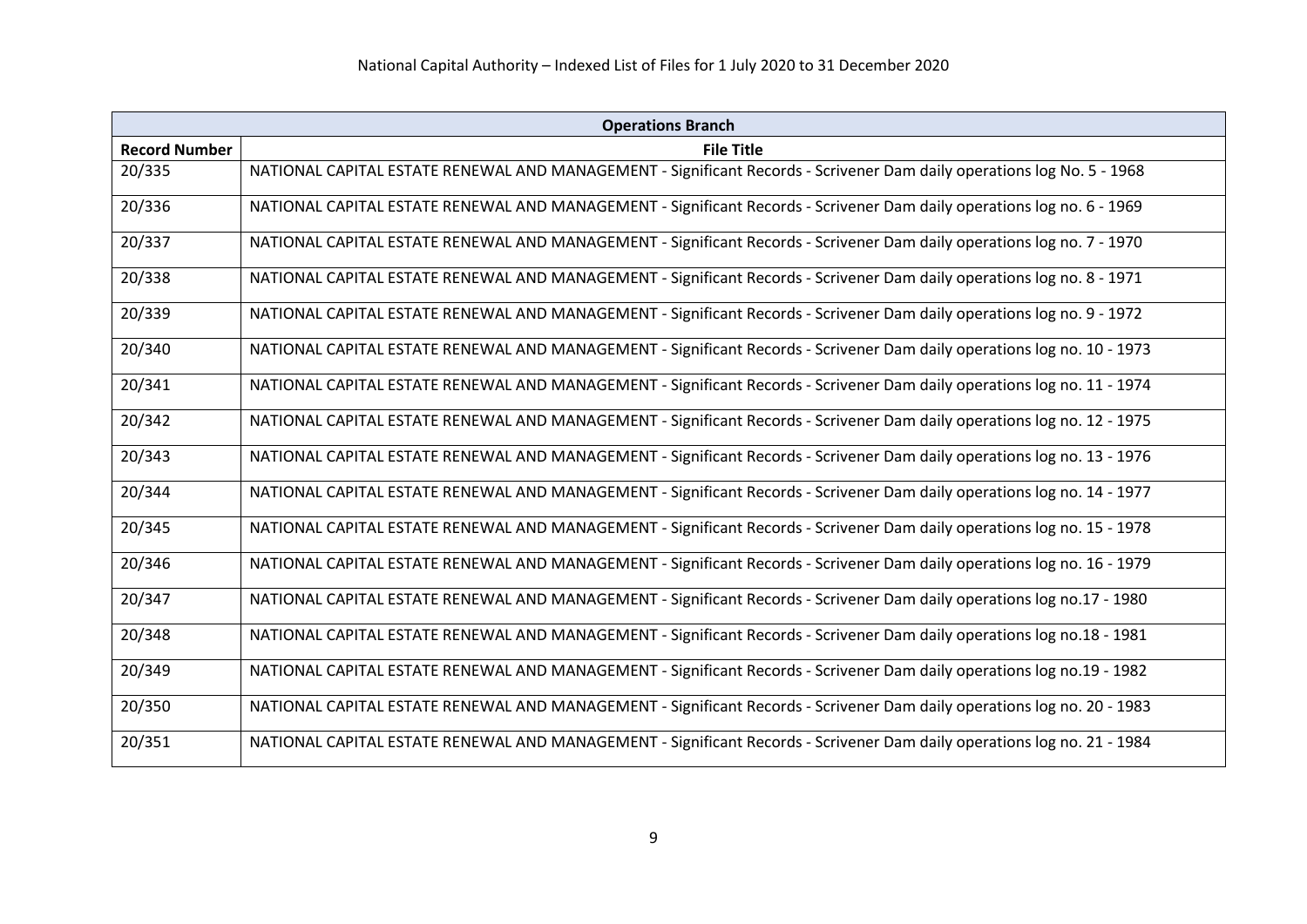|                      | <b>Operations Branch</b>                                                                                                   |  |
|----------------------|----------------------------------------------------------------------------------------------------------------------------|--|
| <b>Record Number</b> | <b>File Title</b>                                                                                                          |  |
| 20/352               | NATIONAL CAPITAL ESTATE RENEWAL AND MANAGEMENT - Significant Records - Scrivener Dam daily operations log no. 22 - 1985    |  |
| 20/353               | NATIONAL CAPITAL ESTATE RENEWAL AND MANAGEMENT - Significant Records - Scrivener Dam daily operations log no. 23 - 1987    |  |
| 20/354               | NATIONAL CAPITAL ESTATE RENEWAL AND MANAGEMENT - Significant Records - Scrivener Dam daily operations log no. 24 - 1988    |  |
| 20/355               | NATIONAL CAPITAL ESTATE RENEWAL AND MANAGEMENT - Significant Records - Scrivener Dam daily operations log no. 25 - 1989    |  |
| 20/356               | NATIONAL CAPITAL ESTATE RENEWAL AND MANAGEMENT - Significant Records - Scrivener Dam daily operations log no. 25 - 1990    |  |
| 20/357               | NATIONAL CAPITAL ESTATE RENEWAL AND MANAGEMENT - Significant Records - Scrivener Dam daily operations log no. 26 - 1991    |  |
| 20/358               | NATIONAL CAPITAL ESTATE RENEWAL AND MANAGEMENT - Significant Records - Scrivener Dam daily operations log no. 27 - 1992    |  |
| 20/359               | NATIONAL CAPITAL ESTATE RENEWAL AND MANAGEMENT - Significant Records - Scrivener Dam daily operations log no. 28 - 1993    |  |
| 20/360               | NATIONAL CAPITAL ESTATE RENEWAL AND MANAGEMENT - Significant Records - Scrivener Dam daily operations log no. 29 - 1994    |  |
| 20/361               | NATIONAL CAPITAL ESTATE RENEWAL AND MANAGEMENT - Significant Records - Scrivener Dam daily operations log no. 30 - 1995    |  |
| 20/362               | NATIONAL CAPITAL ESTATE RENEWAL AND MANAGEMENT - Significant Records - Scrivener Dam daily operations log no. 31 - 1996    |  |
| 20/363               | NATIONAL CAPITAL ESTATE RENEWAL AND MANAGEMENT - Significant Records - Scrivener Dam daily operations log no. 32 - 1997    |  |
| 20/364               | NATIONAL CAPITAL ESTATE RENEWAL AND MANAGEMENT - Significant Records - Scrivener Dam daily operations log no. 33 - 1998    |  |
| 20/372               | NATIONAL CAPITAL ESTATE RENEWAL AND MANAGEMENT - Routine Administration - Estate Management Memorial Stakeholder           |  |
|                      | Communication                                                                                                              |  |
| 20/372/01            | NATIONAL CAPITAL ESTATE RENEWAL AND MANAGEMENT - Routine Administration - National Emergency Services Memorial Stakeholder |  |
|                      | Communication                                                                                                              |  |
| P20/803              | PROPERTY MANAGEMENT - Disposal - Estate Hazardous Materials Removal                                                        |  |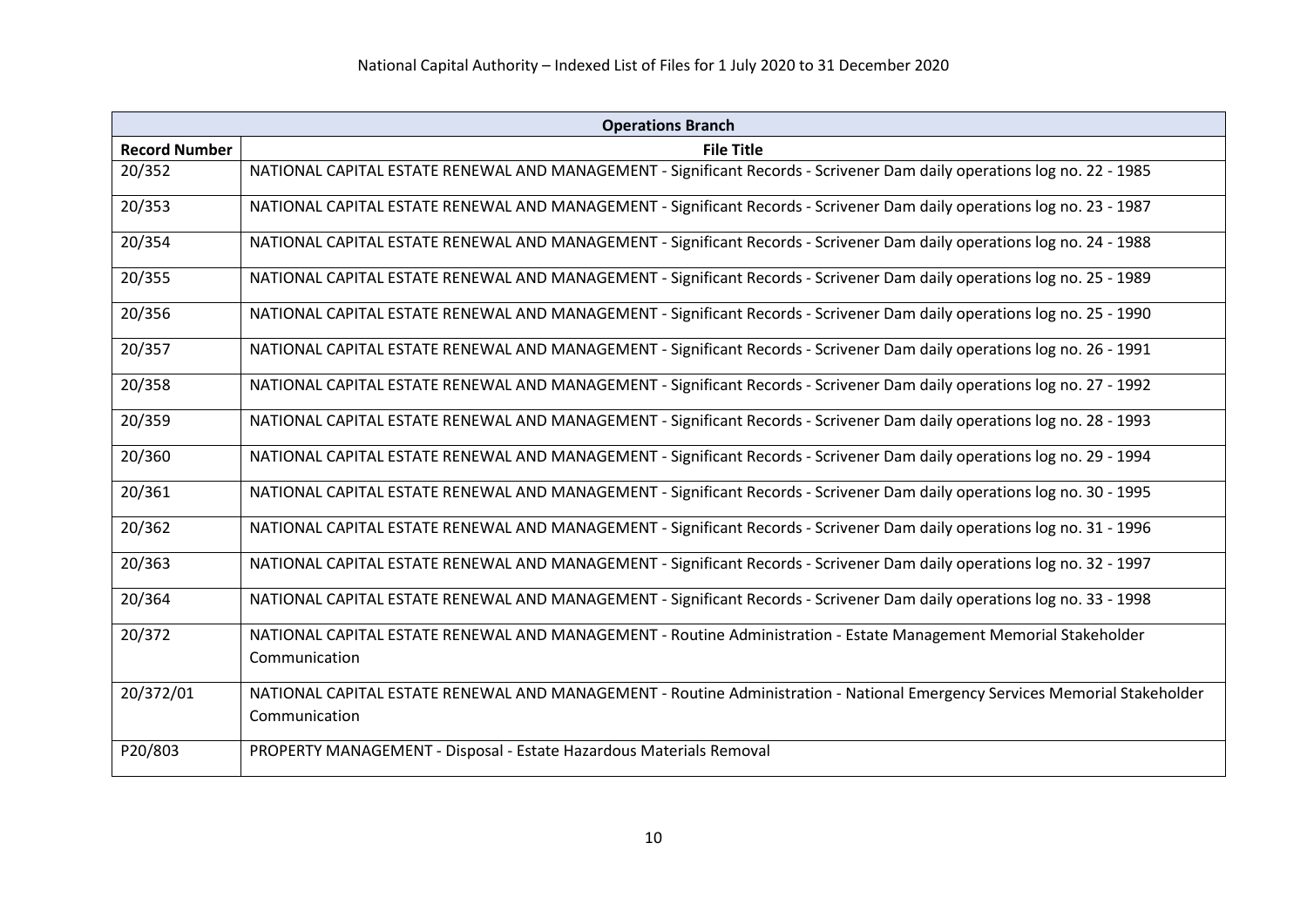| <b>Operations Branch</b> |                                                                                                                                                                    |
|--------------------------|--------------------------------------------------------------------------------------------------------------------------------------------------------------------|
| <b>Record Number</b>     | <b>File Title</b>                                                                                                                                                  |
| P20/618/05               | NATIONAL CAPITAL ESTATE RENEWAL AND MANAGEMENT - Routine Administration - Scrivener Dam Gallery Flood Mitigation project                                           |
| P18/636/04               | NATIONAL CAPITAL MAINTENANCE - Activity - Pavement Surface Condition Testing - Test Results                                                                        |
| 17/126/19                | NATIONAL CAPITAL ESTATE RENEWAL AND MANAGEMENT - Routine Administration - Lake Burley Griffin Water Quality Sampling and<br>Analysis - ALS - Beachwatch 2020/21 FY |
| A20/054                  | NATIONAL CAPITAL ESTATE RENEWAL AND MANAGEMENT - Routine Administration - Gallery Flood Risk Mitigation Project                                                    |
| P20/771/02               | NATIONAL CAPITAL ESTATE RENEWAL AND MANAGEMENT - Routine Administration - FY 20/21 Footpath Rectification Project                                                  |
| P20/801                  | NATIONAL CAPITAL ESTATE RENEWAL AND MANAGEMENT - Routine Administration - Lake Burley Griffin Lighting                                                             |
| 20/256/03                | NATIONAL CAPITAL ESTATE RENEWAL AND MANAGEMENT - Routine Administration - Treasury Building - Base Building Refurbishment                                          |
| P20/805                  | NATIONAL CAPITAL ESTATE RENEWAL AND MANAGEMENT - Routine Administration - Estate Bridge Bearing Works                                                              |
| A20/055                  | NATIONAL CAPITAL ESTATE RENEWAL AND MANAGEMENT - Routine Administration - Estate Stormwater - ANZAC Pde Roundabout<br>Sinkhole                                     |
| A20/056                  | NATIONAL CAPITAL ESTATE RENEWAL AND MANAGEMENT - Routine Administration - Estate Stormwater - Pit Lids                                                             |
| A20/057                  | NATIONAL CAPITAL ESTATE RENEWAL AND MANAGEMENT - Routine Administration - Scrivener Dam - Winch Shed - Roller Door                                                 |
| P20/618/06               | NATIONAL CAPITAL ESTATE RENEWAL AND MANAGEMENT - Routine Administration - Scrivener Dam Gallery Handrail Repainting                                                |
| 20/301/02                | NATIONAL CAPITAL ESTATE RENEWAL AND MANAGEMENT - Routine Administration - National Emergency Services Memorial - Stakeholder<br>Correspondence                     |
| 20/411                   | NATIONAL CAPITAL ESTATE RENEWAL AND MANAGEMENT - Routine Administration - Operations and Maintenance Services for Scrivener<br>$Dam - ***$                         |
| 20/411/01                | NATIONAL CAPITAL ESTATE RENEWAL AND MANAGEMENT - Routine Administration - Operations and Maintenance Services for Scrivener<br>Dam - Transition-in                 |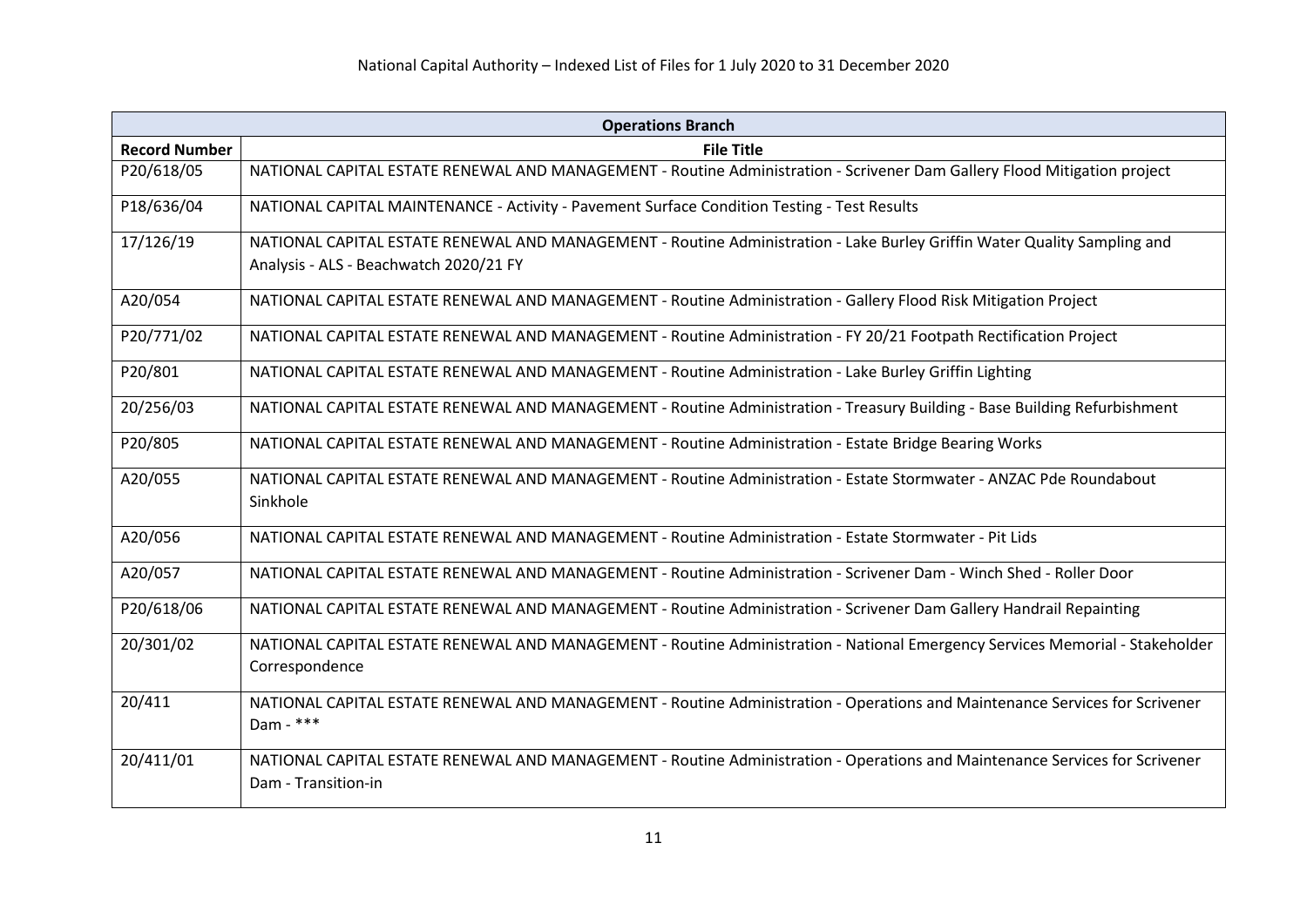| <b>Operations Branch</b> |                                                                                                                                                                  |
|--------------------------|------------------------------------------------------------------------------------------------------------------------------------------------------------------|
| <b>Record Number</b>     | <b>File Title</b>                                                                                                                                                |
| 20/411/02                | NATIONAL CAPITAL ESTATE RENEWAL AND MANAGEMENT - Routine Administration - Operations and Maintenance Services for Scrivener<br>Dam - Correspondence and Meetings |
| 20/411/03                | NATIONAL CAPITAL ESTATE RENEWAL AND MANAGEMENT - Routine Administration - Operations and Maintenance Services for Scrivener<br>Dam - Deliverables                |
| 20/411/04                | NATIONAL CAPITAL ESTATE RENEWAL AND MANAGEMENT - Routine Administration - Operations and Maintenance Services for Scrivener<br>Dam - Finance and Variations      |
| 20/411/05                | NATIONAL CAPITAL ESTATE RENEWAL AND MANAGEMENT - Routine Administration - Operations and Maintenance Services for Scrivener<br>Dam - Capex                       |
| 20/411/06                | NATIONAL CAPITAL ESTATE RENEWAL AND MANAGEMENT - Routine Administration - Operations and Maintenance Services for Scrivener<br>Dam - Flood Operations            |
| 20/301/03                | NATIONAL CAPITAL ESTATE RENEWAL AND MANAGEMENT - Routine Administration - Sybil Irving Memorial and Pergola                                                      |
| 20/372/02                | NATIONAL CAPITAL ESTATE RENEWAL AND MANAGEMENT - Routine Administration - Battle of Trafalgar Memorial                                                           |
| A20/058                  | NATIONAL CAPITAL ESTATE RENEWAL AND MANAGEMENT - Routine Administration - Acton Carpark Lighting                                                                 |
| P20/811                  | ASSET MANAGEMENT - Routine Operational - Traffic Management Services - Discrete Services                                                                         |
| P20/806                  | NATIONAL CAPITAL ESTATE RENEWAL AND MANAGEMENT - Routine Administration - Estate Bridge Audit Works                                                              |
| P20/795                  | NATIONAL CAPITAL ESTATE RENEWAL AND MANAGEMENT - Routine Administration - Estate Heritage Works                                                                  |
| P20/799/01               | NATIONAL CAPITAL ESTATE RENEWAL AND MANAGEMENT - Significant Records - Canadian Flagpole Removal Safety Documentation                                            |
| P20/800                  | NATIONAL CAPITAL ESTATE RENEWAL AND MANAGEMENT - Routine Administration - NCC Upgrade Construction Works                                                         |
| 20/301/04                | NATIONAL CAPITAL ESTATE RENEWAL AND MANAGEMENT - Routine Administration - Battle of Trafalgar Plaque Replacement                                                 |
| A20/061                  | NATIONAL CAPITAL ESTATE RENEWAL AND MANAGEMENT - Agreements - Estate bridge audit construction work                                                              |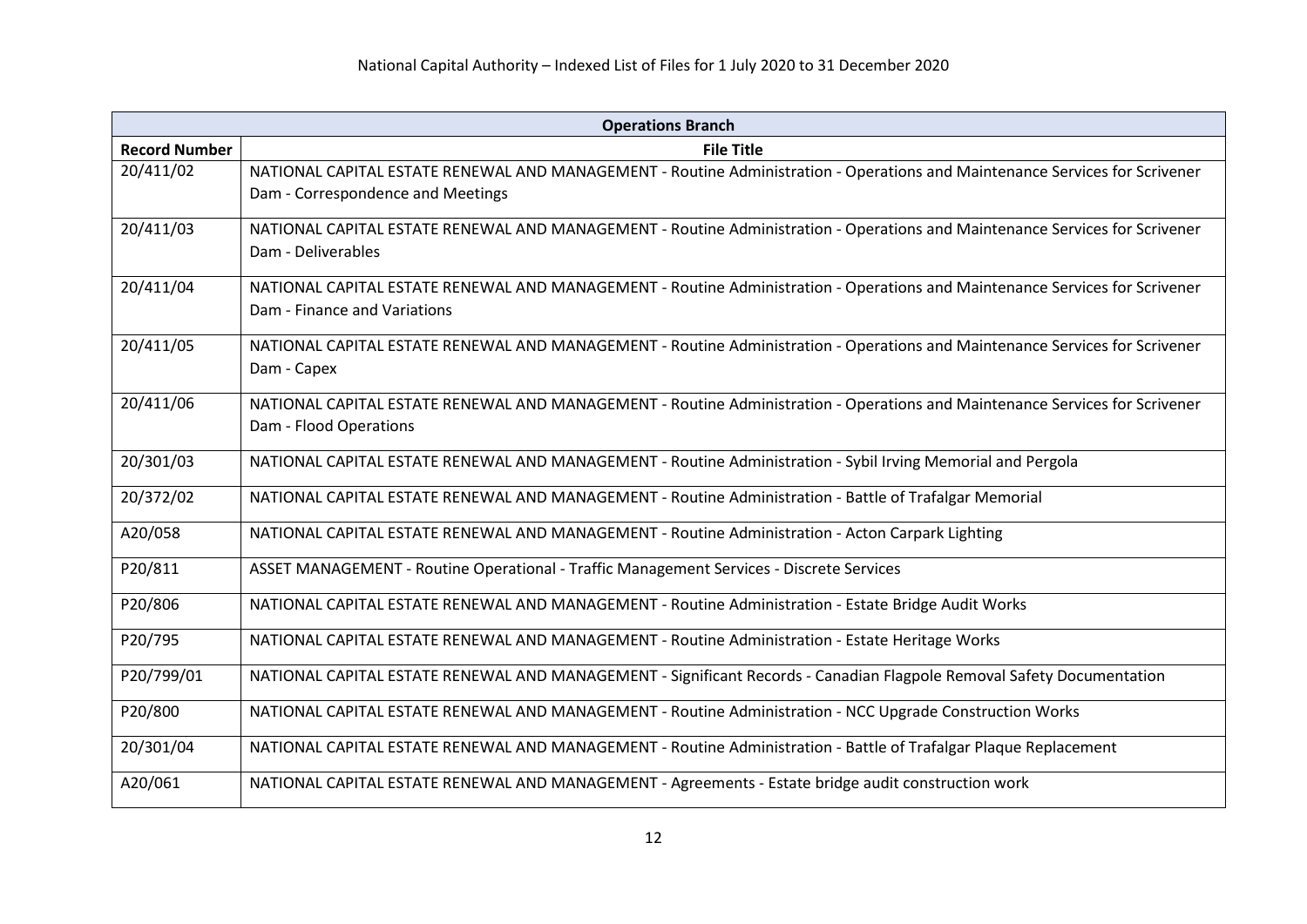| <b>Operations Branch</b> |                                                                                                                                |
|--------------------------|--------------------------------------------------------------------------------------------------------------------------------|
| <b>Record Number</b>     | <b>File Title</b>                                                                                                              |
| 20/301/05                | NATIONAL CAPITAL ESTATE RENEWAL AND MANAGEMENT - Routine Administration - Australian of the Year Walk                          |
| A20/062                  | NATIONAL CAPITAL ESTATE RENEWAL AND MANAGEMENT - Routine Administration - Scrivener Dam Projects 2020 - Scrivener Dam          |
|                          | Projects 2020 - Flood Mitigation - ***                                                                                         |
| P20/770/04               | NATIONAL CAPITAL ESTATE RENEWAL AND MANAGEMENT - Routine Administration - Estate Carpark Condition Reports                     |
| A20/063                  | NATIONAL CAPITAL ESTATE RENEWAL AND MANAGEMENT - Routine Administration - ATM - Black Mountain Spoon Drain renewal             |
| P20/807/02               | NATIONAL CAPITAL ESTATE RENEWAL AND MANAGEMENT - Routine Administration - 2020/21 - Lake and Dam Minor Infrastructure          |
|                          | projects                                                                                                                       |
| P20/618/07               | NATIONAL CAPITAL ESTATE RENEWAL AND MANAGEMENT - Routine Administration - Scrivener Dam - 2020 Geotechnical Investigations     |
| A20/064                  | NATIONAL CAPITAL ESTATE RENEWAL AND MANAGEMENT - Routine Administration - Scrivener Dam - 2020 Geotechnical Investigations     |
| P20/815                  | NATIONAL CAPITAL ESTATE RENEWAL AND MANAGEMENT - Routine Administration - Capital Circle Tunnel Lighting                       |
| P20/667                  | NATIONAL CAPITAL ESTATE RENEWAL AND MANAGEMENT - Routine Administration - CCMJ Flow Control Valve                              |
| 19/455/08                | NATIONAL CAPITAL ESTATE RENEWAL AND MANAGEMENT - Routine Administration - Lake Maintenance and Works for Lake Burley Griffin - |
|                          | C16/006 - Flood events                                                                                                         |
| P18/599/03               | NATIONAL CAPITAL MAINTENANCE - Activity - A19/039 - Traffic Management Services - Discrete Services - Correspondence           |
| P19/667/07               | NATIONAL CAPITAL ESTATE RENEWAL AND MANAGEMENT - Significant Records - Water Provision to CCMJ Header Tank                     |
| P19/667/08               | NATIONAL CAPITAL ESTATE RENEWAL AND MANAGEMENT - Significant Records - CCMJ Flow Control Valve Replacement - NBN Connection    |
| P19/667/09               | NATIONAL CAPITAL ESTATE RENEWAL AND MANAGEMENT - Significant Records - CCMJ Asset Management Plan                              |
| P19/667/10               | NATIONAL CAPITAL ESTATE RENEWAL AND MANAGEMENT - Significant Records - CCMJ Capital Works Plan - Year 2020 and 2021            |
| 19/396/02                | NATIONAL CAPITAL ESTATE RENEWAL AND MANAGEMENT - Routine Administration - Irrigation Upgrade project 2015 Diagrams             |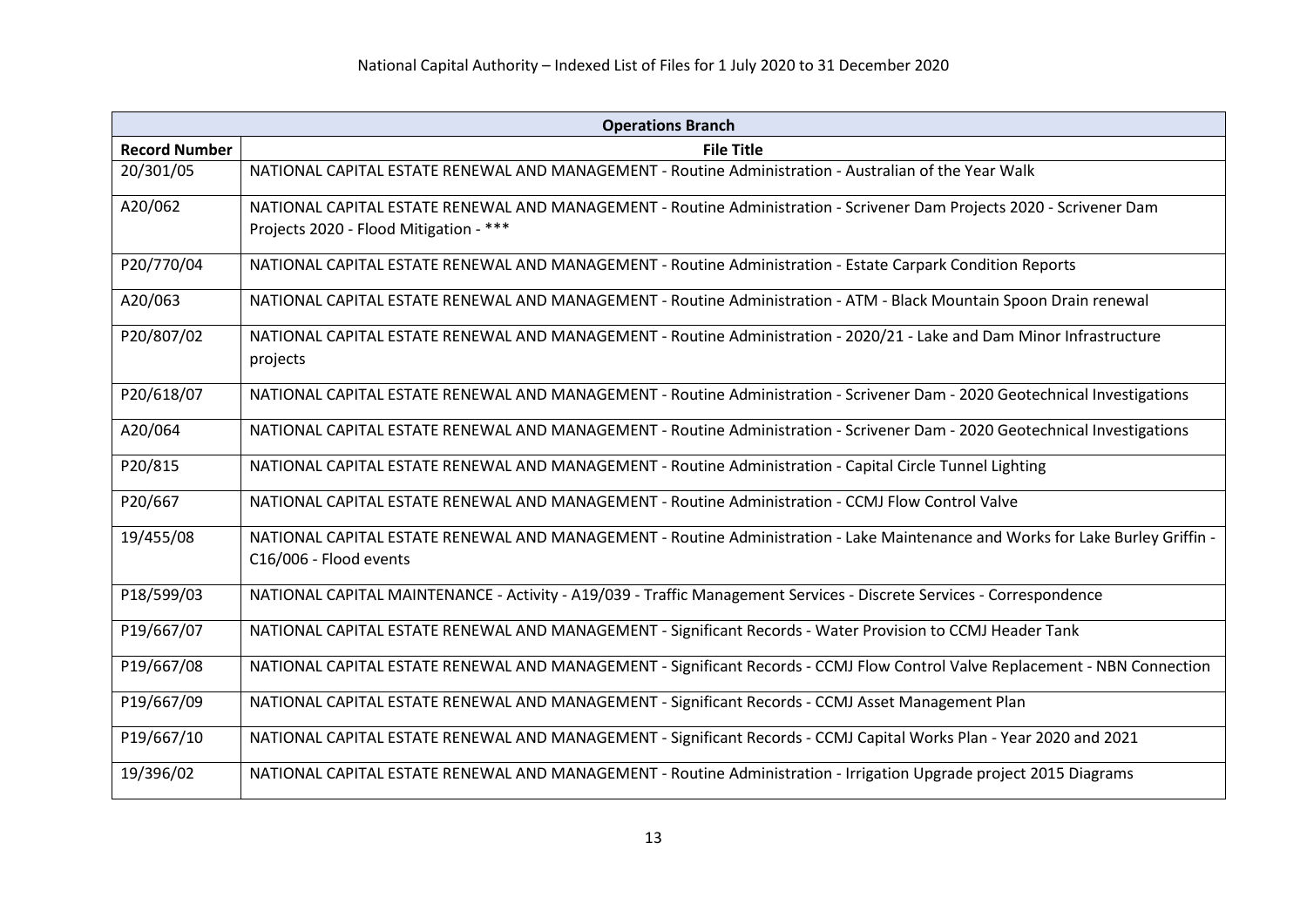| <b>Plan Branch</b>   |                                                                                                                                       |
|----------------------|---------------------------------------------------------------------------------------------------------------------------------------|
| <b>Record Number</b> | <b>File Title</b>                                                                                                                     |
| 20/182               | NATIONAL CAPITAL PLANNING - Planning - Block 2 Section 16 Barton - 15 National Circuit - Temporary Citroen food drink bus pop up and  |
|                      | works to rear courtyard                                                                                                               |
| 20/183               | NATIONAL CAPITAL PLANNING - Planning - R9 ownership transfer and demolition                                                           |
| 20/184               | NATIONAL CAPITAL PLANNING - Significant Records - HMAS Harman Sustaining/Refurbishment Projects                                       |
| 20/186               | NATIONAL CAPITAL PLANNING - Routine Administration - Blocks 7 and 12 Section 42 Yarralumla - Canberra southern cross yacht club - Car |
|                      | park upgrade and associated works                                                                                                     |
| 18/295/01            | NATIONAL CAPITAL PLANNING - Routine Administration - Canberra aqua park - Works approval - 2020 to 2023 time extension                |
| 20/188               | NATIONAL CAPITAL PLANNING - Planning - Block 1 Section 33 Parkes - Treasury Building - Gas Meter Enclosure Works                      |
| 20/189               | NATIONAL CAPITAL PLANNING - Planning - Block 1 Section 33 Parkes - Treasury Building - Overflow Relief Gully (ORG), Sewer Manhole     |
|                      | (SMH) and Temporary Compound                                                                                                          |
| 20/190               | NATIONAL CAPITAL PLANNING - Planning - Block 2 Section 16 Barton - 15 National Circuit - Building Access Ramp Upgrade Works           |
| 20/147/01            | NATIONAL CAPITAL PLANNING - Routine Administration - Tree Removal Works 2020/21                                                       |
| 20/221               | NATIONAL CAPITAL PLANNING - Planning - EPSDD REFERRAL - DA 201936087-S144B - Block 17 Section 84 City                                 |
| 20/225               | NATIONAL CAPITAL PLANNING - Planning - Deakin Forrest Landscape and Sustainability Guidelines Review                                  |
| 20/226               | NATIONAL CAPITAL PLANNING - Significant Records - National Capital Design Review Panel                                                |
| 20/228               | NATIONAL CAPITAL PLANNING - Significant Records - CSIRO BLACK MOUNTAIN - Discovery Walk - Pre-Application                             |
| 18/295/02            | NATIONAL CAPITAL PLANNING - Routine Administration - Canberra Aqua Park - Letter to RAO's prior to public consultation                |
| 20/223               | NATIONAL CAPITAL PLANNING - Planning - Block 25 Section 33 Acton - Henry Rolland Park - Installation of One Bike Repair Station       |
| 20/147/02            | NATIONAL CAPITAL ESTATE RENEWAL AND MANAGEMENT - Routine Administration - Procurement of trees 2020-21                                |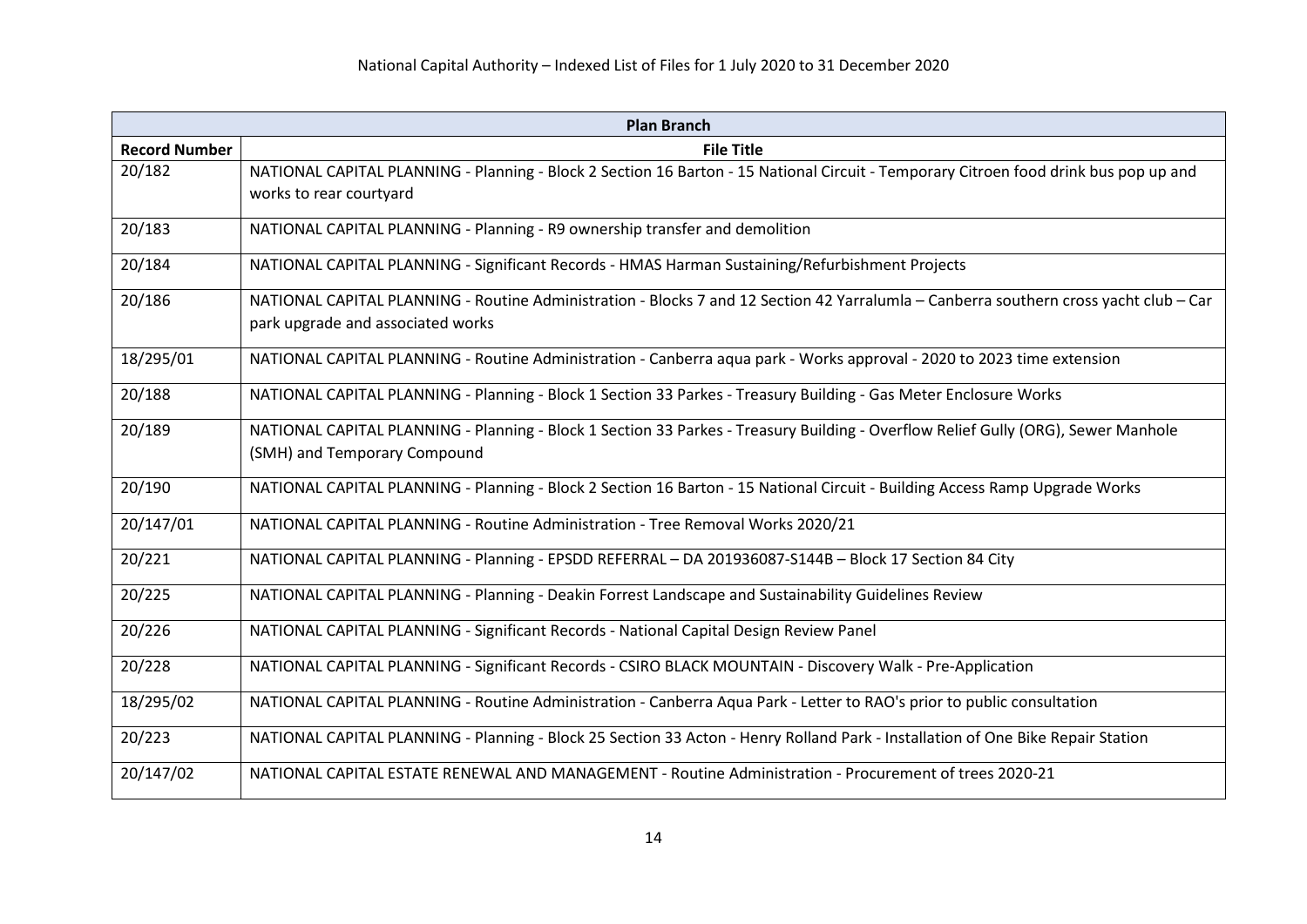|                      | <b>Plan Branch</b>                                                                                                                   |
|----------------------|--------------------------------------------------------------------------------------------------------------------------------------|
| <b>Record Number</b> | <b>File Title</b>                                                                                                                    |
| 20/231               | NATIONAL CAPITAL PLANNING - Planning - Proposed Telstra Facility - Campbell                                                          |
| 20/232               | NATIONAL CAPITAL PLANNING - Planning - EPSDD REFERRAL - DA 202037097 - Block 22 Section 112 Symonston                                |
| 20/233               | NATIONAL CAPITAL PLANNING - Planning - EPSDD REFERRAL - DA 201630592-S197D - Block 1 Section 96 City                                 |
| 20/229               | NATIONAL CAPITAL PLANNING - Routine Administration - Blocks 1343 and 1344 Canberra central - Yarramundi cultural centre (ATSI) and   |
|                      | Yarramundi grasslands - works approval                                                                                               |
| P20/785              | NATIONAL CAPITAL ESTATE RENEWAL AND MANAGEMENT - Significant Records - Kings Park Improvements                                       |
| A20/039              | NATIONAL CAPITAL ESTATE RENEWAL AND MANAGEMENT - Significant Records - Kings Park Improvement - Heritage Consultantcy                |
| P20/785/01           | NATIONAL CAPITAL ESTATE RENEWAL AND MANAGEMENT - Significant Records - Kings Park Improvement - Internal correspondence              |
| P20/785/02           | NATIONAL CAPITAL ESTATE RENEWAL AND MANAGEMENT - Significant Records - Kings Park Improvement - Quality forms                        |
| A20/040              | NATIONAL CAPITAL ESTATE RENEWAL AND MANAGEMENT - Significant Records - Kings Park Improvement - Final Sketch Plans                   |
| 20/236               | NATIONAL CAPITAL PLANNING - Planning - EPSDD REFERRAL - DA 202037001 - Block 4 Section 12 City                                       |
| 20/237               | NATIONAL CAPITAL PLANNING - Routine Administration - Mount Stromlo - Australian National University (ANU) - Research School of Astro |
|                      | Physics - Ground Station Telescope Facility - Works Approval Proposal                                                                |
| 20/239               | NATIONAL CAPITAL PLANNING - Routine Administration - Block 13 Section 7 Forrest - 12 Hobart Avenue - WA101565 - Demolition of        |
|                      | existing dwelling and construction of three residential dwellings (multi unit) – Post works approval documentation                   |
| 20/241               | NATIONAL CAPITAL PLANNING - Planning - EPSDD REFERRAL - DA 202036830 - Block 1 Section 76 Fyshwick                                   |
| 20/147/03            | NATIONAL CAPITAL ESTATE RENEWAL AND MANAGEMENT - Routine Administration - Tree Planting and establishment 2020-21                    |
| 20/243               | NATIONAL CAPITAL PLANNING - Significant Records - Light Rail Stage 2 A - Traffic Remodelling                                         |
| 20/244               | NATIONAL CAPITAL PLANNING - Planning - CSIRO Ginninderra 2020                                                                        |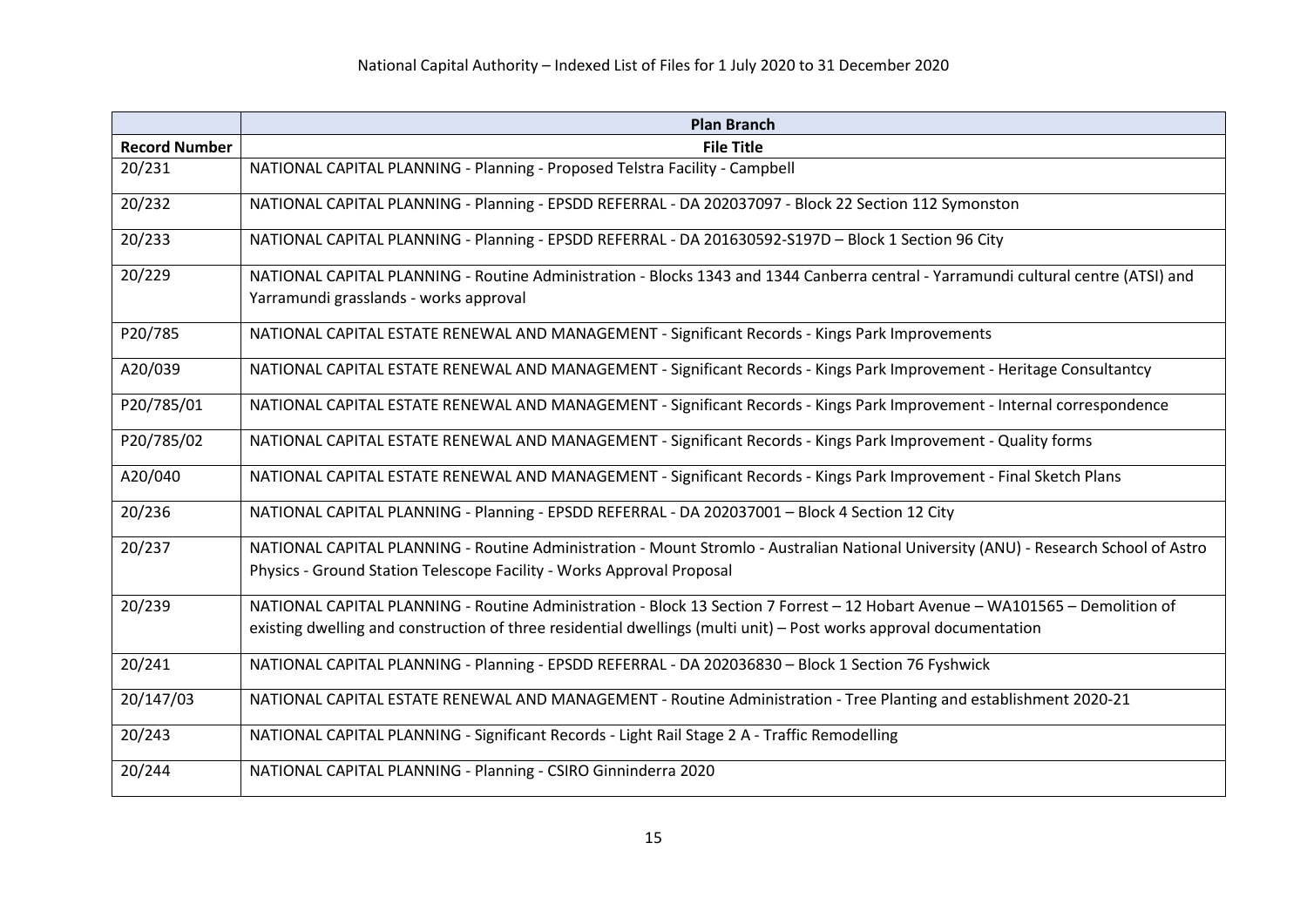| <b>Plan Branch</b>   |                                                                                                                                                                                                                                                       |
|----------------------|-------------------------------------------------------------------------------------------------------------------------------------------------------------------------------------------------------------------------------------------------------|
| <b>Record Number</b> | <b>File Title</b>                                                                                                                                                                                                                                     |
| 20/245               | NATIONAL CAPITAL PLANNING - Planning - Block 13 Section 10 City - 2 Constitution Avenue - Minor Building and Minor Landscaping<br>Amendments                                                                                                          |
| 20/246               | NATIONAL CAPITAL PLANNING - Planning - Block 5 Section 86 Yarralumla and (Part) Road and Road Reservations of Moonah Place, Empire<br>Circuit and Turrana Street Yarralumla - Fibre Optic Network Upgrade Works for Embassy of The Republic of Poland |
| 20/249               | NATIONAL CAPITAL PLANNING - Routine Administration - Block 7 Section 4 Yarralumla - Planning and development proposals                                                                                                                                |
| P20/786              | NATIONAL CAPITAL ESTATE RENEWAL AND MANAGEMENT - Significant Records - Wayfinding Signage Implementation                                                                                                                                              |
| 20/251               | NATIONAL CAPITAL PLANNING - Planning - EPSDD REFERRAL - DA 201834849-S197D - Block 4 Section 31 City                                                                                                                                                  |
| 20/257               | NATIONAL CAPITAL PLANNING - Significant Records - Duntroon General Building Works                                                                                                                                                                     |
| P20/788              | NATIONAL CAPITAL ESTATE RENEWAL AND MANAGEMENT - Routine Administration - 5G - Planning and Deployment                                                                                                                                                |
| 20/259               | NATIONAL CAPITAL PLANNING - Planning - EPSDD REFERRAL - DA 201833533-S197L - Block 2 Section 7 Reid                                                                                                                                                   |
| 20/264               | NATIONAL CAPITAL PLANNING - Planning - WA101754 - Mt Majura *** not approved works                                                                                                                                                                    |
| 20/267               | NATIONAL CAPITAL PLANNING - Planning - TERRITORY PLAN VARIATION - Block 3 and 8 Section 32 Bruce - August 2020                                                                                                                                        |
| 20/271               | NATIONAL CAPITAL PLANNING - Significant Records - National Capital Design Review Panel - West Basin                                                                                                                                                   |
| 20/272               | NATIONAL CAPITAL PLANNING - Significant Records - National Capital Design Review Panel UNSW                                                                                                                                                           |
| P20/785/03           | NATIONAL CAPITAL ESTATE RENEWAL AND MANAGEMENT - Significant Records - Kings Park Improvement - Consultation                                                                                                                                          |
| P20/790              | NATIONAL CAPITAL PLANNING - Routine Administration - Tree Management Policy Implementation Plan                                                                                                                                                       |
| P19/630/06           | NATIONAL CAPITAL ENHANCING - Activity - Commonwealth Park Furniture Upgrade - Defects and liability period and handover                                                                                                                               |
| 20/269               | NATIONAL CAPITAL PLANNING - Planning - Heritage Management Plan Westridge House by ***                                                                                                                                                                |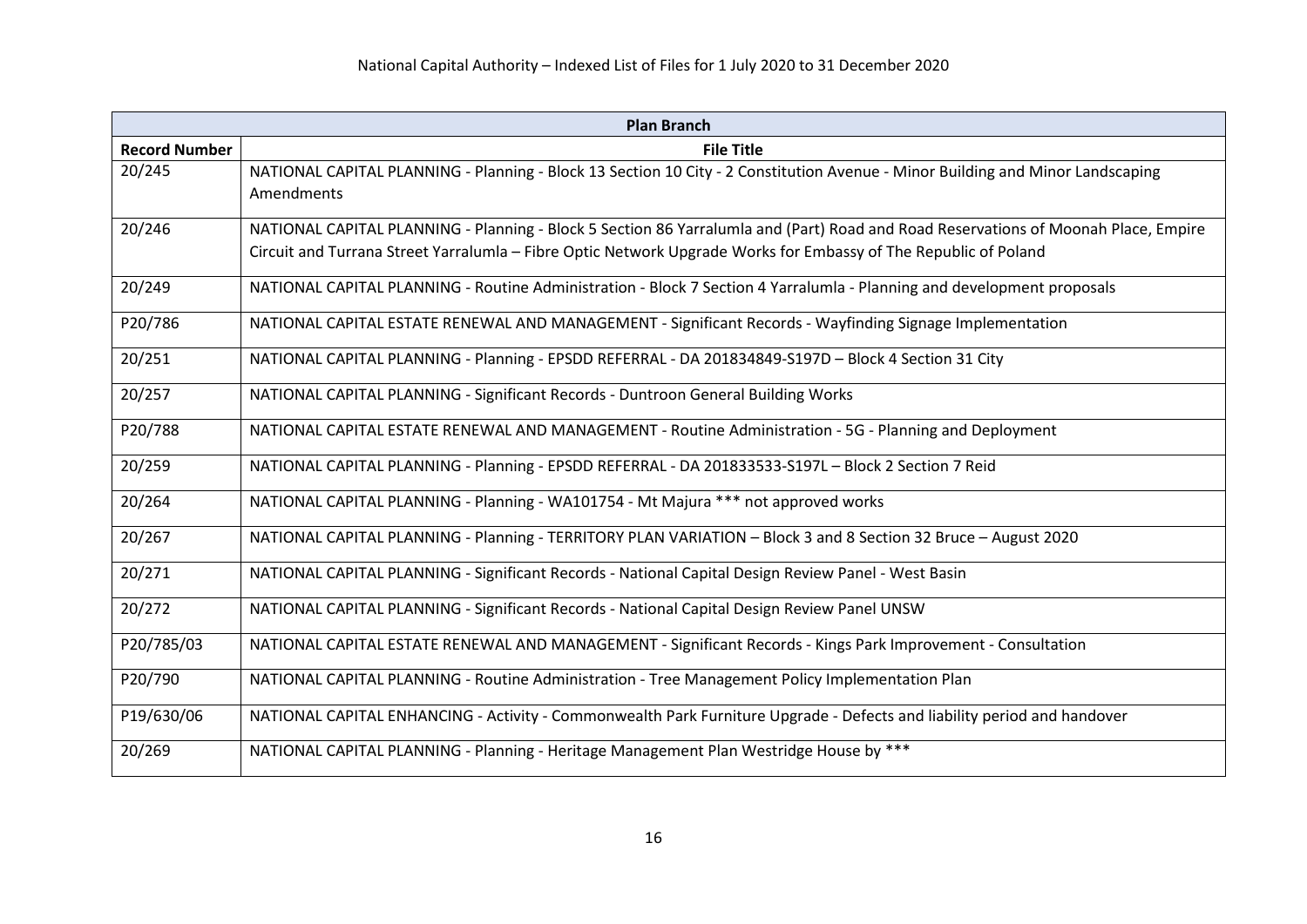| <b>Plan Branch</b>   |                                                                                                                                                                     |
|----------------------|---------------------------------------------------------------------------------------------------------------------------------------------------------------------|
| <b>Record Number</b> | <b>File Title</b>                                                                                                                                                   |
| 20/107/02            | NATIONAL CAPITAL PLANNING - Planning - Development Control Plan - Hume Circle - Cross government collaboration                                                      |
| 20/279               | NATIONAL CAPITAL PLANNING - Planning - Territory Plan Variation 370 - East Yowani Estate - July 2020                                                                |
| 19/453/01            | NATIONAL CAPITAL PLANNING - Routine Administration - Campbell Park & Pialligo Redwoods - Pre Application                                                            |
| 20/283               | NATIONAL CAPITAL PLANNING - Planning - EPSDD REFERRAL - DA 202037205 - Block 7 Section 2 Denman Prospect                                                            |
| A20/046              | Kings Park - Boundless Carpark Extension - Head Contractor                                                                                                          |
| 20/285               | NATIONAL CAPITAL PLANNING - Routine Administration - National Arboretum Canberra - Works approval - Construction of trial forest<br>shelters - Seating and signage  |
| 20/287               | NATIONAL CAPITAL PLANNING - Planning - Sir John Gorton Carpark - Initial Carpark Traffic Analysis                                                                   |
| P20/762/04           | NATIONAL CAPITAL ESTATE RENEWAL AND MANAGEMENT - Significant Records - Commonwealth Park - north Stage 88 connecting paths -<br><b>Site Meeting Minutes</b>         |
| P20/762/05           | NATIONAL CAPITAL ESTATE RENEWAL AND MANAGEMENT - Significant Records - Commonwealth Park - north Stage 88 connecting paths -<br>WAE and DLP                         |
| 19/232/07            | NATIONAL CAPITAL PLANNING - Planning - Heritage Management Plan review and update 20/310                                                                            |
| 20/297               | NATIONAL CAPITAL PLANNING - Planning - Heritage Management Plan CSIRO Black Mountain 2017                                                                           |
| 20/298               | NATIONAL CAPITAL PLANNING - Planning - Royal Military College Duntroon and Australian Defence Force Academy Campbell - Tree<br><b>Removal and Replacement Works</b> |
| 20/299               | NATIONAL CAPITAL PLANNING - Planning - Block 2 Section 86 Acton - Future Emergency Services Site (Fire and Ambulance Station) -<br><b>Temporary Site Sign</b>       |
| 20/302               | NATIONAL CAPITAL PLANNING - Planning - Block 32 Section 19 Campbell - 71 Constitution Avenue                                                                        |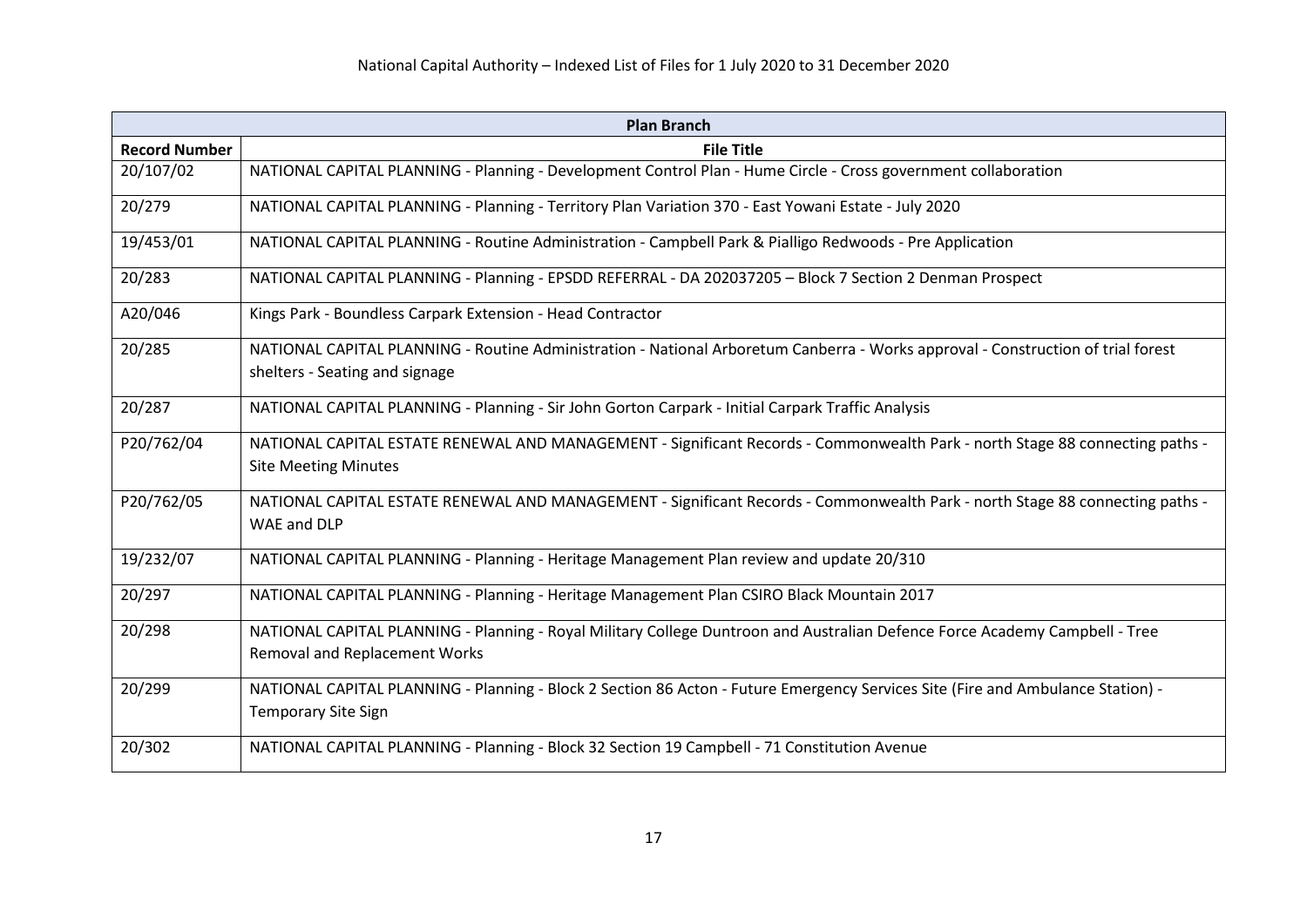| <b>Plan Branch</b>   |                                                                                                                                         |
|----------------------|-----------------------------------------------------------------------------------------------------------------------------------------|
| <b>Record Number</b> | <b>File Title</b>                                                                                                                       |
| 20/303               | NATIONAL CAPITAL PLANNING - Planning - Block 4 Section 55 Acton - Australian Institute of Aboriginal and Torres Strait Islander Studies |
|                      | (AIATSIS) Building (AIATSIS) Building - New Building Entrance, Airlock and Signage Works                                                |
| 20/305/01            | NATIONAL CAPITAL PLANNING - Planning - Block 14 Section 67 Deakin - Serbian Embassy                                                     |
| 20/305/02            | NATIONAL CAPITAL PLANNING - Routine Administration - Block 18 Section 29 Parkes - National Gallery of Australia (NGA) - Parkes Place    |
|                      | east street cafe                                                                                                                        |
| 20/305/03            | NATIONAL CAPITAL PLANNING - Routine Administration - Block 18 section 29 Parkes - National Gallery of Australia (NGA) - Temporary site  |
|                      | establishment works - Eastern car park                                                                                                  |
| 20/310               | NATIONAL CAPITAL PLANNING - Planning - Heritage Management Plan Review and Update 2020-2021                                             |
| 20/305/04            | NATIONAL CAPITAL PLANNING - Planning - Block 27 Section 33 Barton - Dragon Boat ACT - Temporary Boat Storage Facility at Grevillea Park |
| 20/305/05            | NATIONAL CAPITAL PLANNING - Routine Administration - Block 8 Section 124 Yarralumla - Weston Park - Yarralumla Play Station - Canberra  |
|                      | Maze $(***)$                                                                                                                            |
| 20/313               | NATIONAL CAPITAL PLANNING - Planning - EPSDD REFERRAL - EIS 202000014 - William Hovell Drive Duplication                                |
| 20/314               | NATIONAL CAPITAL PLANNING - Planning - EPSDD REFERRAL - DA 202037285 - Block 93 Tennent                                                 |
| 20/315               | NATIONAL CAPITAL PLANNING - Significant Records - Civic Arts & Cultural Precinct                                                        |
| A20/047              | OPH Rose Plaque - Rose Information Verification                                                                                         |
| P20/637/02           | NATIONAL CAPITAL ESTATE RENEWAL AND MANAGEMENT - Significant Records - OPH Rose Plaque Replacement - Project Management                 |
|                      | Forms                                                                                                                                   |
| 20/316               | NATIONAL CAPITAL PLANNING - Planning - Sydney Sea Planes - Demonstration flight                                                         |
| 19/528/01            | NATIONAL CAPITAL PLANNING - Planning - Block 5 Section 22 Barton - 19 National Circuit - Proposed Site Redevelopment - Public           |
|                      | Notification                                                                                                                            |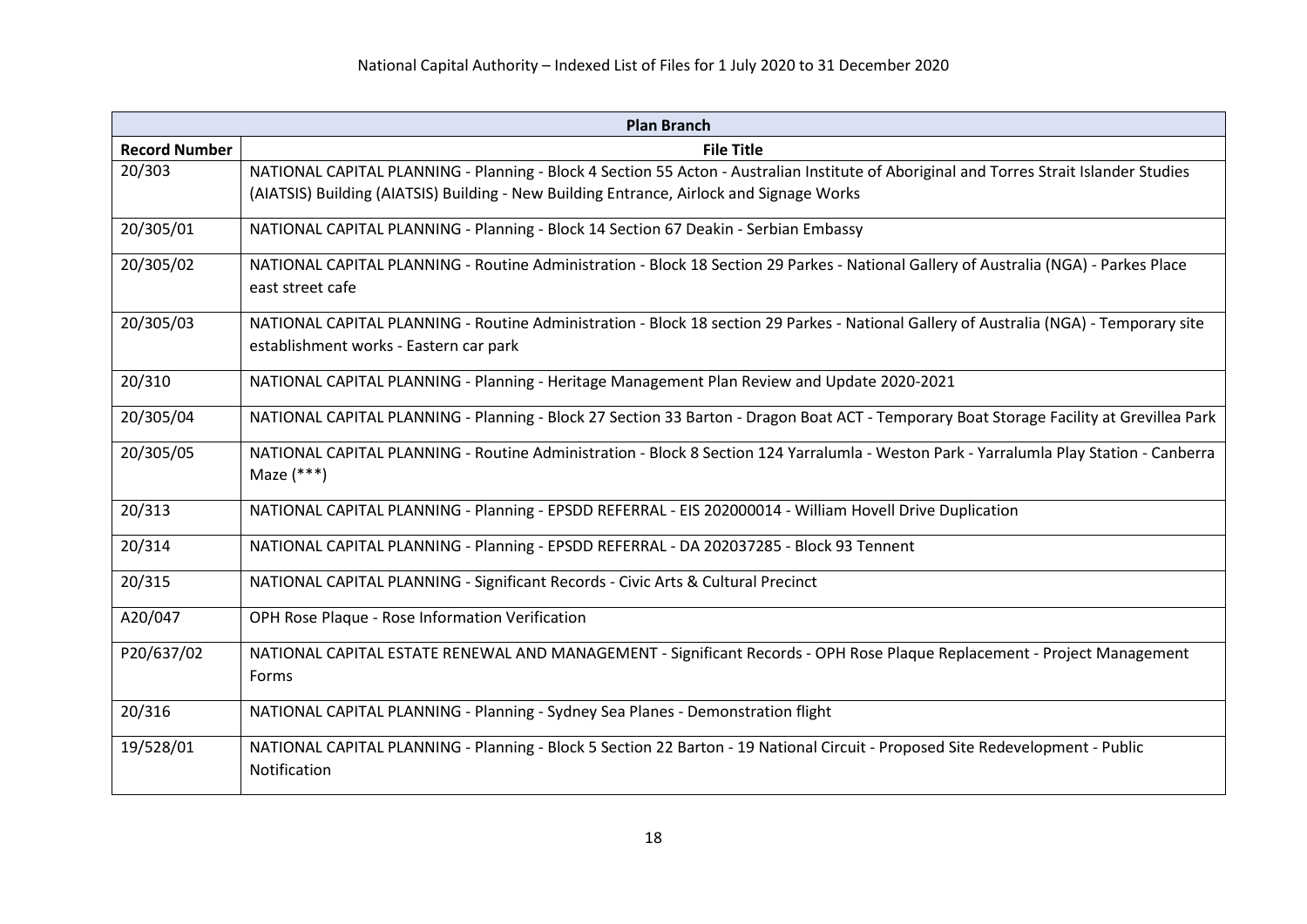| <b>Plan Branch</b>   |                                                                                                                                                                              |
|----------------------|------------------------------------------------------------------------------------------------------------------------------------------------------------------------------|
| <b>Record Number</b> | <b>File Title</b>                                                                                                                                                            |
| A20/048              | Sir John Gorton Sign Supply and Installation - Minor Works- Head Contractor                                                                                                  |
| P18/571/10           | NATIONAL CAPITAL ENHANCING - Activity - Carillon clavier, bell clappers and transmission upgrade works - Handover                                                            |
| 20/321               | NATIONAL CAPITAL PLANNING - Planning - AWM Redevelopment Initial Works Approval discussions                                                                                  |
| 20/322               | NATIONAL CAPITAL PLANNING - Planning - EPSDD REFERRAL - DA 202036896 - Block 1 and 12 Section 83 Nicholls                                                                    |
| 20/324               | NATIONAL CAPITAL PLANNING - Planning - Block 1 Section 39 Acton - The Australian National University (ANU) - Building 61 (Jaegar 1 and<br>Jaegar 6) - Gate Replacement Works |
| 20/305/06            | NATIONAL CAPITAL PLANNING - Planning - Block 3 Section 22 Barton                                                                                                             |
| 20/326               | NATIONAL CAPITAL PLANNING - Planning - Agency Heritage Strategy 2020                                                                                                         |
| 20/327               | NATIONAL CAPITAL PLANNING - Planning - Heritage Management Plans briefing-discussion with DAWE - Thursday 22 Oct 2020                                                        |
| 20/328               | NATIONAL CAPITAL PLANNING - Planning - EPSDD REFERRAL - DA 201936691-S144C - Block 2 Section 115 Lyneham                                                                     |
| 20/329               | NATIONAL CAPITAL PLANNING - Planning - EPSDD REFERRAL - DA 202037541 - Block 11 Section 21 Hume                                                                              |
| 20/330               | NATIONAL CAPITAL PLANNING - Planning - National Library of Australia - roof replacement                                                                                      |
| 20/366               | NATIONAL CAPITAL PLANNING - Planning - EPSDD REFERRAL - DA 202037612 - Block 10 Section 21 Hume                                                                              |
| 20/367               | NATIONAL CAPITAL PLANNING - Planning - Blocks 1340 and 1342 Canberra Central - Irrigation Suction Line Sign, Marker Buoy and Marker<br><b>Buoy Navigation Light</b>          |
| 20/368               | NATIONAL CAPITAL PLANNING - Planning - Block 3 Section 16 Barton - 39 National Circuit - Temporary Signage Associated with Office<br>Leasing Marketing Campaign              |
| 20/371               | NATIONAL CAPITAL PLANNING - Planning - EPSDD REFERRAL - DA 202037678 - Block 1 Section 131 Campbell                                                                          |
| P20/785/04           | NATIONAL CAPITAL ESTATE RENEWAL AND MANAGEMENT - Significant Records - Kings Park Improvements - financial                                                                   |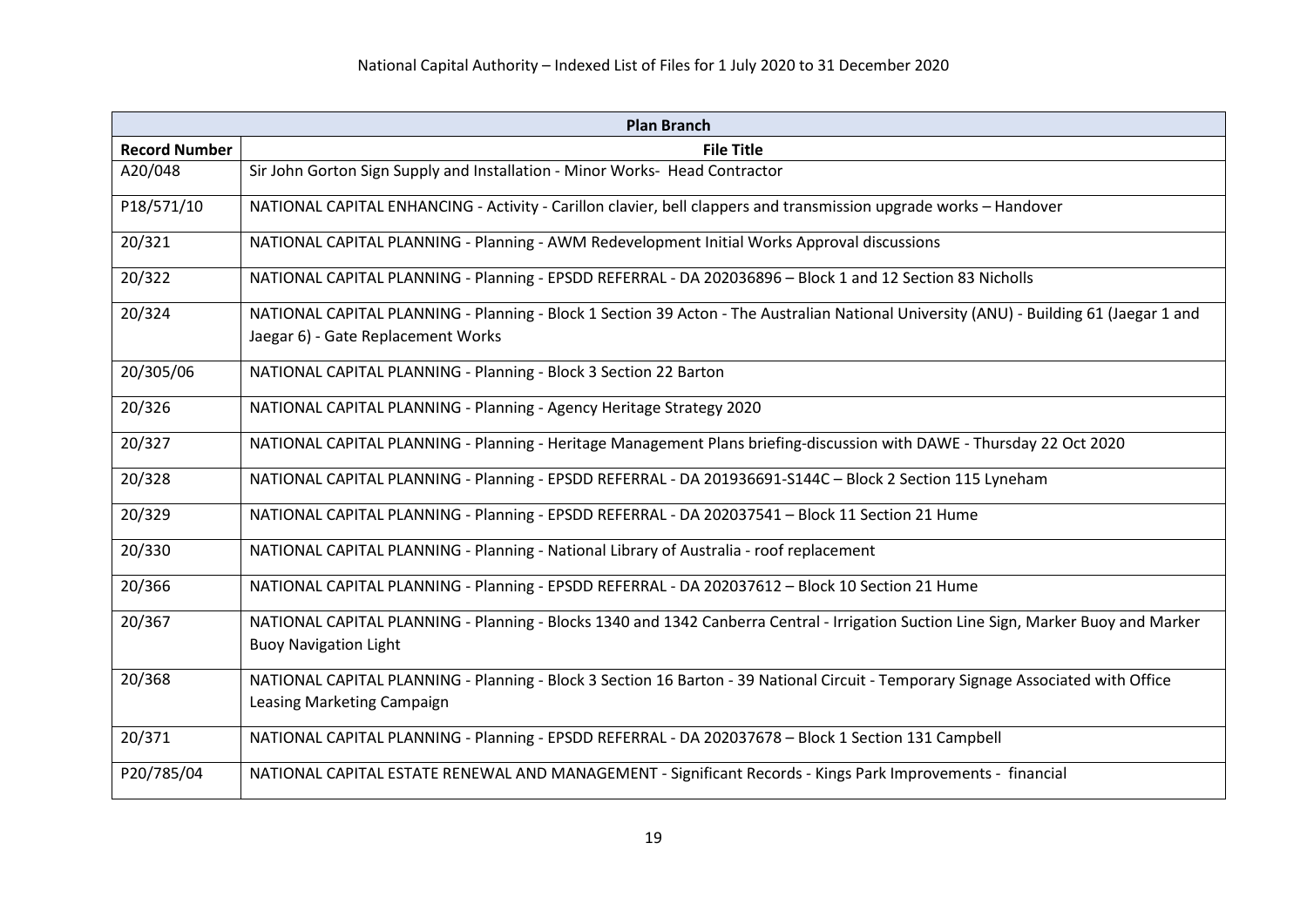| <b>Plan Branch</b>   |                                                                                                                                                                       |
|----------------------|-----------------------------------------------------------------------------------------------------------------------------------------------------------------------|
| <b>Record Number</b> | <b>File Title</b>                                                                                                                                                     |
| 20/305/07            | NATIONAL CAPITAL PLANNING - Planning - Australian War Memorial redevelopment project                                                                                  |
| 20/305/08            | NATIONAL CAPITAL PLANNING - Planning - Block 1 Section 88 Russell - R5 Building                                                                                       |
| A20/052              | Tourist Road Signs - Engineer Consultant - Design and Tender Documentation                                                                                            |
| 20/376               | NATIONAL CAPITAL PLANNING - Planning - Block 8 Section 9 Barton - 40 Blackall street - Minor building and landscape amendments                                        |
| 20/380               | NATIONAL CAPITAL PLANNING - Planning - Block 6 Section 29 Forrest - 44 Sydney Avenue - Charter Hall - National Improvement Program -<br><b>External Signage Works</b> |
| P20/793              | NATIONAL CAPITAL PLANNING - Significant Records - Federation Mall Masterplan                                                                                          |
| P20/793/01           | NATIONAL CAPITAL PLANNING - Significant Records - Federation Mall Masterplan - Background                                                                             |
| P20/793/02           | NATIONAL CAPITAL PLANNING - Significant Records - Federation Mall Masterplan - Procurement and Project Plan                                                           |
| P20/793/03           | NATIONAL CAPITAL PLANNING - Significant Records - Federation Mall Masterplan - Concept Design, Design Development and<br>Documentation                                |
| P20/793/04           | NATIONAL CAPITAL PLANNING - Significant Records - Federation Mall Masterplan - Internal Stakeholder Liaison                                                           |
| P20/793/05           | NATIONAL CAPITAL PLANNING - Significant Records - Federation Mall Masterplan - External Stakeholder Liaison                                                           |
| P20/793/06           | NATIONAL CAPITAL PLANNING - Significant Records - Federation Mall Masterplan - Statutory Approvals                                                                    |
| P20/793/07           | NATIONAL CAPITAL PLANNING - Significant Records - Federation Mall Masterplan - Consultant Liaison                                                                     |
| P20/793/08           | NATIONAL CAPITAL PLANNING - Significant Records - Federation Mall Masterplan - Contractor Liaison                                                                     |
| P20/793/09           | NATIONAL CAPITAL PLANNING - Significant Records - Federation Mall Masterplan - Finance                                                                                |
| P20/793/10           | NATIONAL CAPITAL PLANNING - Significant Records - Federation Mall Masterplan - Media & Communications                                                                 |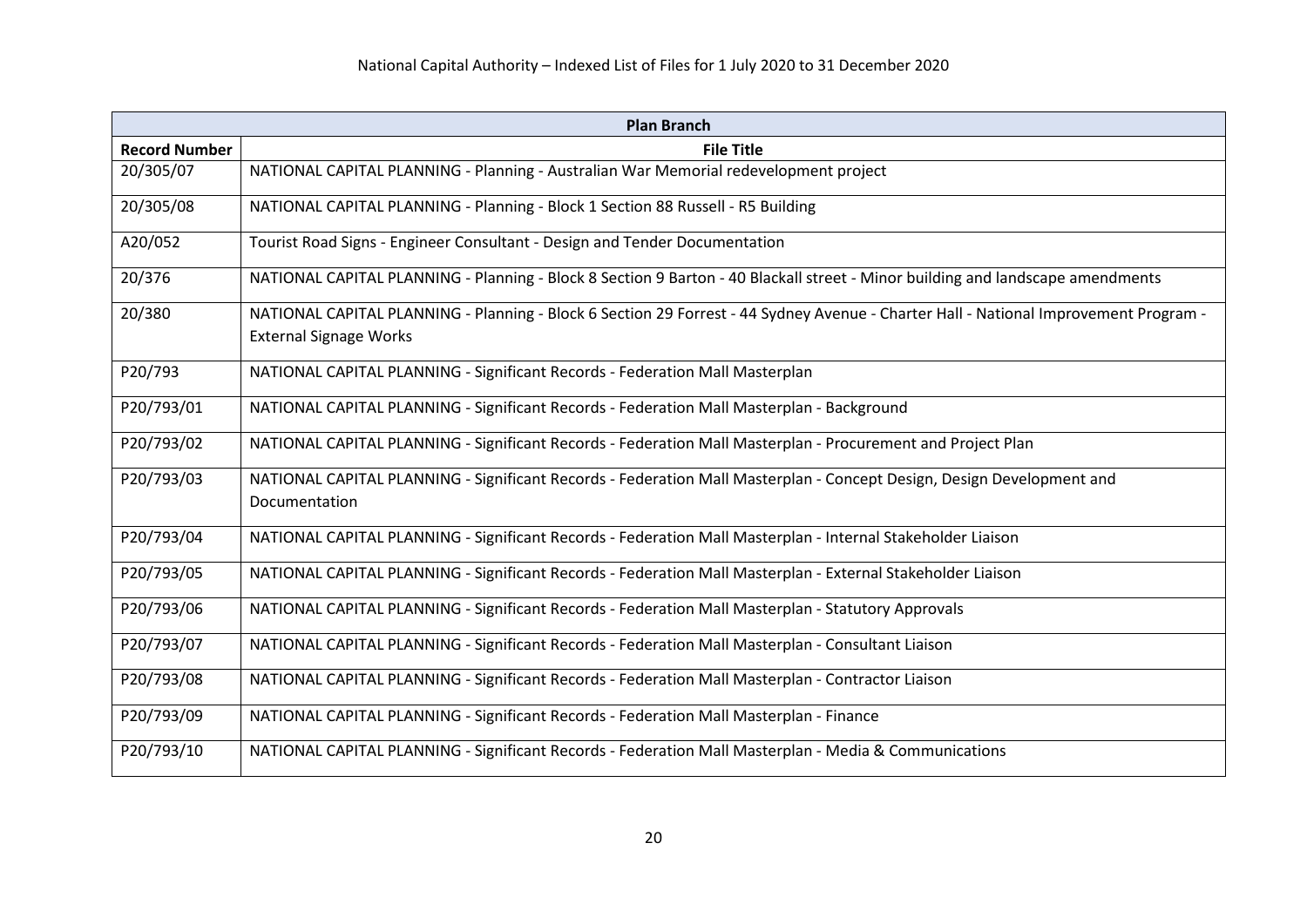| <b>Plan Branch</b>   |                                                                                                                                                                                  |
|----------------------|----------------------------------------------------------------------------------------------------------------------------------------------------------------------------------|
| <b>Record Number</b> | <b>File Title</b>                                                                                                                                                                |
| P20/793/11           | NATIONAL CAPITAL PLANNING - Significant Records - Federation Mall Masterplan - Program and Reporting                                                                             |
| P20/793/12           | NATIONAL CAPITAL PLANNING - Significant Records - Federation Mall Masterplan - Legal Advice                                                                                      |
| P20/793/13           | NATIONAL CAPITAL PLANNING - Significant Records - Federation Mall Masterplan - Handover                                                                                          |
| A20/053              | NATIONAL CAPITAL PLANNING - Significant Records - Federation Mall Masterplan - Consultant                                                                                        |
| 20/305/09            | NATIONAL CAPITAL PLANNING - Routine Administration - Block 5 Section 19 Yarralumla - Yarralumla Bay - Canberra Rowing Club (CRC)<br><b>Redevelopment Works</b>                   |
| 20/305/10            | NATIONAL CAPITAL PLANNING - Planning - Block 1 Section 39 Acton - Australian National University                                                                                 |
| 20/385               | NATIONAL CAPITAL PLANNING - Planning - Australia-America Memorial - HMP review and update                                                                                        |
| 20/386               | NATIONAL CAPITAL PLANNING - Planning - HMP Review and update 20-21 - York Park North Oak                                                                                         |
| P20/240              | NATIONAL CAPITAL ESTATE RENEWAL AND MANAGEMENT - Significant Records - Reconciliation Place Artwork Stage 6                                                                      |
| 20/387               | NATIONAL CAPITAL PLANNING - Planning - Block 28 Section 2 Deakin - 3 Daly Street - Conversion of an Existing Garage into Studio                                                  |
| 20/225/01            | NATIONAL CAPITAL PLANNING - Planning - Deakin Forrest Guidelines Review - Correspondence                                                                                         |
| 20/392               | NATIONAL CAPITAL PLANNING - Planning - Parkes Place and National Rose Gardens HMP review 20-21 (***)                                                                             |
| 20/408               | NATIONAL CAPITAL PLANNING - Planning - EPSDD REFERRAL - DA 202037751 - Block 11 Section 38 Fyshwick                                                                              |
| 20/305/12            | NATIONAL CAPITAL PLANNING - Planning - Block 9 Section 6 Forrest (2 Somers Crescent) - Corner Hobart Avenue - Redevelopment<br>Proposal for six townhouses                       |
| 20/412               | NATIONAL CAPITAL PLANNING - Planning - Block 3 Section 14 Greenway - Building Alterations to Existing Buildings D & E, Landscaping<br>Works, Civil Works & Associated Site Works |
| 20/414               | NATIONAL CAPITAL PLANNING - Planning - EPSDD REFERRAL - DA 202037831 - Block 10 Section 65 City                                                                                  |